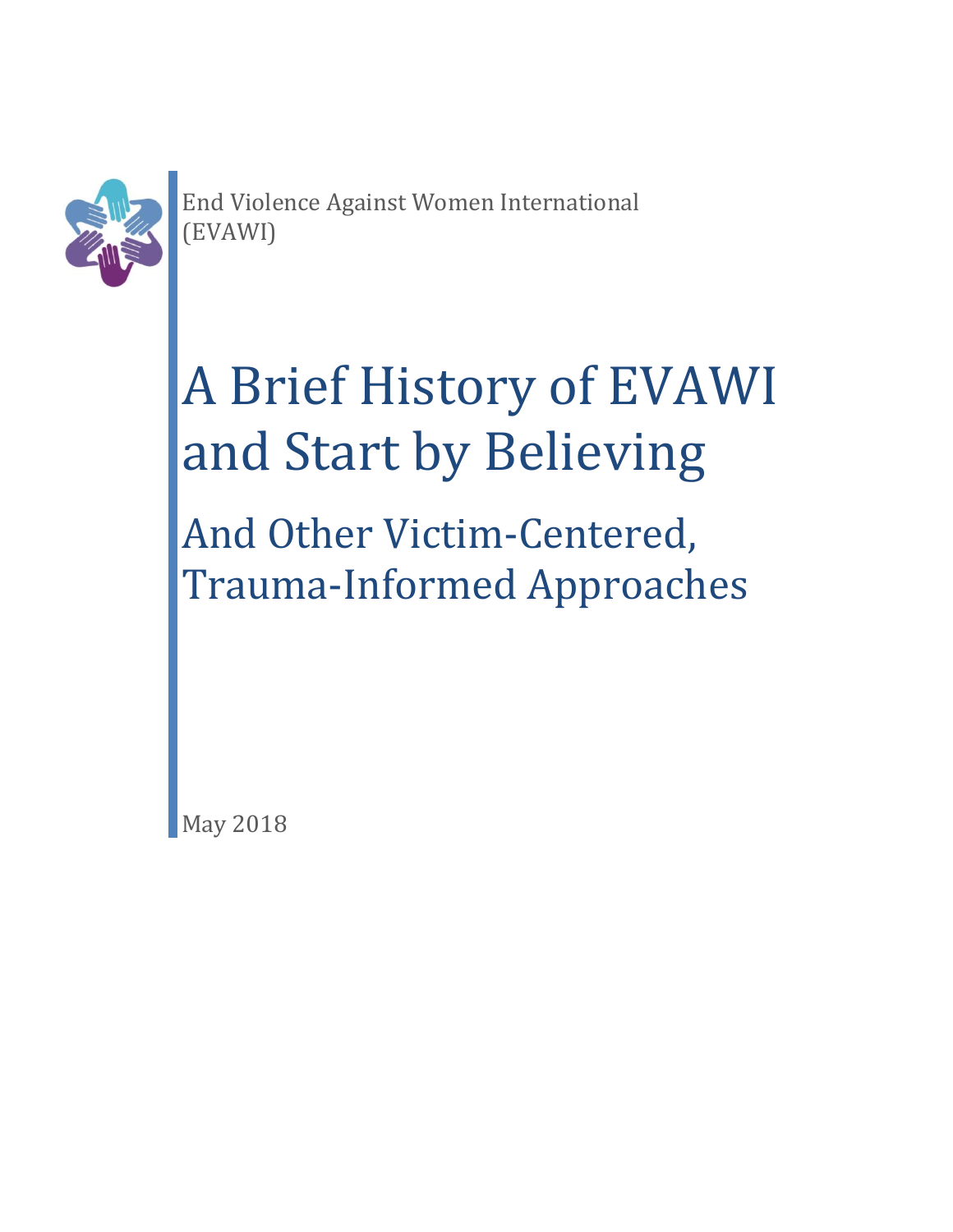# **Public Domain Notice**

Unless something is excerpted directly from a copyrighted source, all the material in this document is in the public domain and may be reproduced or copied without specifically requesting permission from End Violence Against Women International (EVAWI) or the authors. Any direct quotes or excerpts should be properly cited, however. No one may reproduce or distribute this material *for a fee* without the specific, written authorization of End Violence Against Women International (EVAWI).

# **Electronic Access**

The publication may be downloaded from End Violence Against Women International's [Resource Library.](https://evawintl.org/resource-library/)

# **Recommended Citation**

*A Brief History of EVAWI and Start by Believing, Victim-Centered, Trauma-Informed Approaches.* End Violence Against Women International.

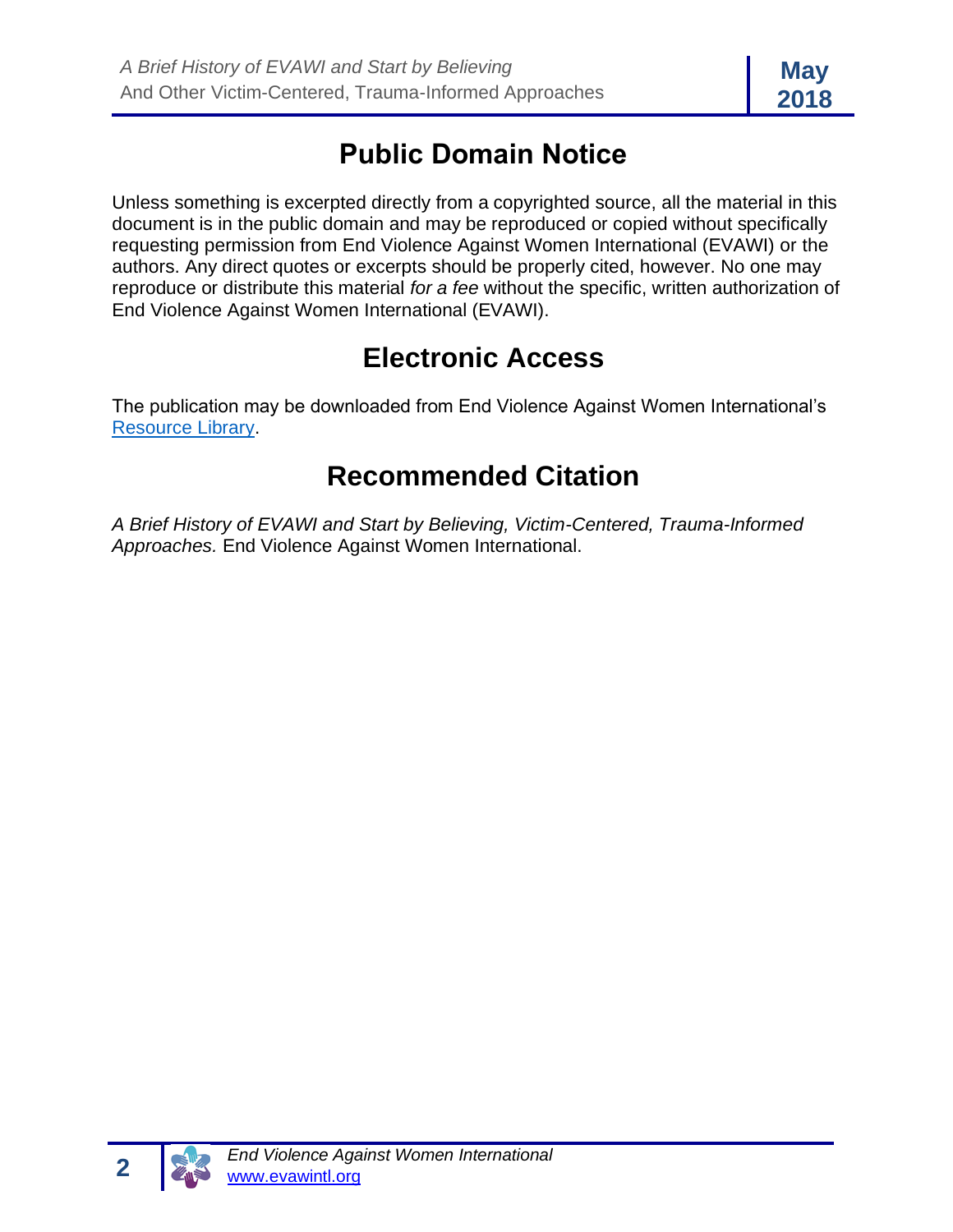

# **Introduction**

#### **End Violence Against Women International (EVAWI)**

EVAWI's mission is to inspire and educate those who respond to gender-based violence, equipping them with the knowledge and tools they need to support victims and hold perpetrators accountable. Since EVAWI was founded in  $2003$ ,<sup>1</sup> we have received more than \$8.9 million in public and private funding, and we have provided training and technical assistance to tens of thousands of professionals around the world. EVAWI also prepares in-depth materials to support professionals in their training and reforms.

In 2018 alone, 3,200 professionals completed 69,945 hours of training in our OnLine Training Institute (OLTI). That same year, our website had approximately 7.6 million page views, and visitors downloaded almost 1,000 resources per day. More than 45,000 professionals subscribe to our email list, and that number continues to grow.

Our organization champions multi-faceted, cross-disciplinary training for professionals in the criminal justice system and allied fields, including: law enforcement, prosecutors, judges, corrections personnel, victim advocates, health care providers, and employees from a wide range of governmental agencies, faith-based organizations, social services, and higher education. In addition, EVAWI promotes multidisciplinary collaboration, to strengthen criminal justice and community responses, making our communities safer.

## **Start by Believing**

In April 2011, EVAWI launched "Start by Believing," a global campaign designed to increase awareness of sexual assault and improve societal responses to victim disclosures. Drawing from the psychological literature on attitude formation and behavioral change, the campaign is designed to narrowly target a single behavior among professionals and the public: Responding to a disclosure of sexual assault victimization with an initial orientation of belief, rather than doubt, blame, or shame. The inspiration for the campaign was based on research and professional experiences showing that – unlike other crimes – disclosures of sexual assault victimization are generally seen as "false until proven true," and victims are viewed with skepticism until they can prove they are "legitimate" victims and their experience counts as "real rape."

<sup>&</sup>lt;sup>1</sup> Joanne Archambault founded End Violence Against Women International (EVAWI) in 2003, upon retiring from the San Diego Police Department (SDPD) after almost 23 years in law enforcement. During her last 10 years with SDPD, she supervised the Sex Crimes Unit which had 13 detectives and was responsible for investigating approximately 1,000 felony sexual assaults each year. Throughout her career, she observed a critical need for training law enforcement in how to properly investigate sexual assault and domestic violence. Resources were available for professionals in health care, victim advocacy, and social services, but not for criminal justice practitioners who desperately needed training and support to improve their investigation and prosecution of these crimes – where the facts and evidence warrant.

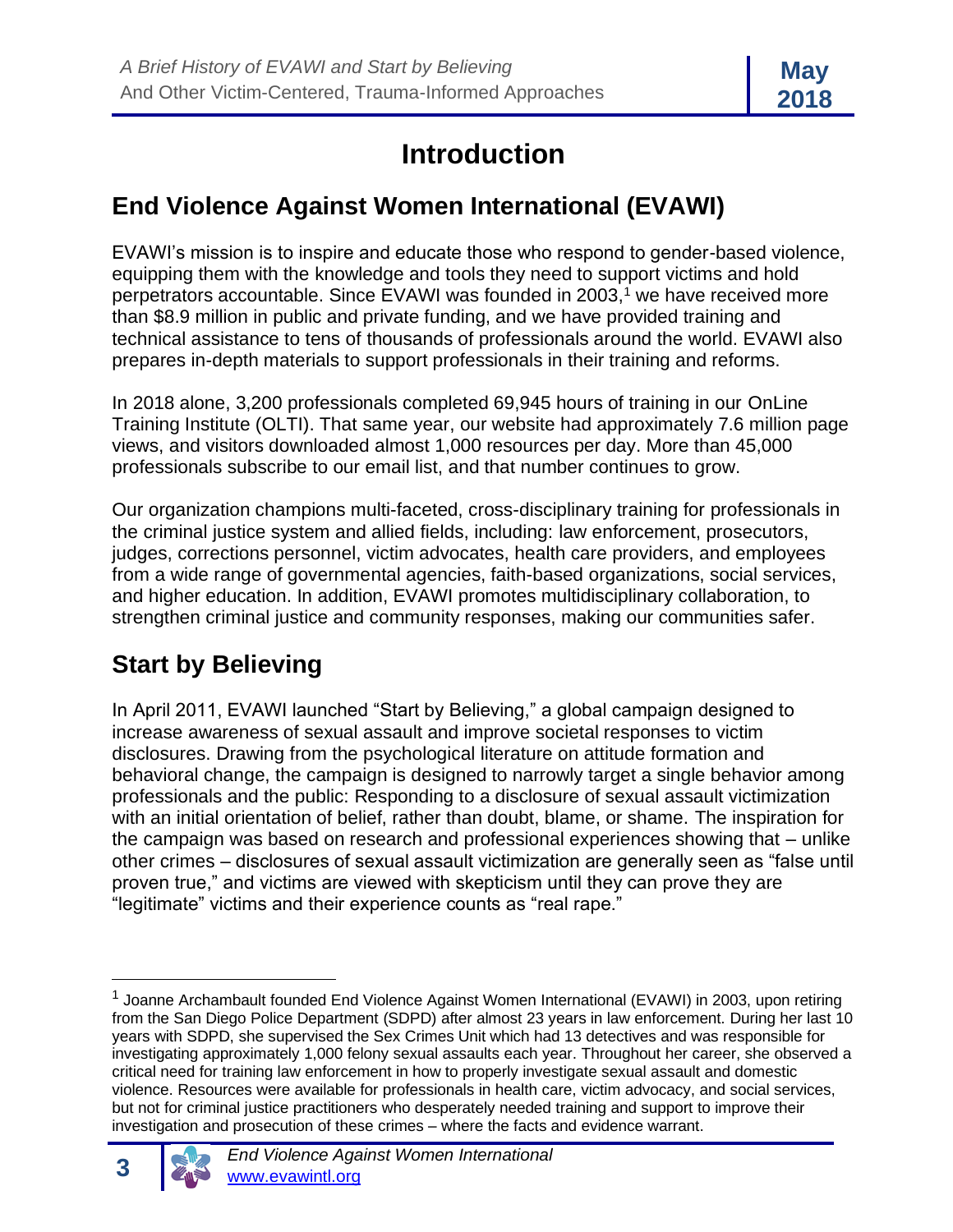Communities and agencies that embrace the Start by Believing philosophy can use a variety of EVAWI-created materials to develop their own campaigns and local initiatives. This includes a national slideshow and a research-based presentation to provide background, and Start by Believing posters, postcards, bookmarks, brochures, and other campaign materials. These campaign materials were developed with our own discretionary (non-federal) funds, as well as private and in-kind donations. They are provided free of charge to anyone who requests them; they just pay shipping costs.

Agencies can also use EVAWI's substantive training materials to guide reforms in policies, procedures, and multidisciplinary protocols. Training materials are primarily developed with federal grants when they meet our grant objectives. However, some training materials and announcements, including those specifically designed to address Start by Believing, are paid for by EVAWI with private and discretionary funding.

The purpose of this document is to explain the need for Start by Believing and other victim-centered and trauma-informed approaches, based on the barriers sexual assault victims have long faced when they disclose to loved ones and when they report the crime or reach out for services. These problems have constituted large-scale failures, and therefore the efforts to fix them have also been on a national scale. We turn our attention next to the research documenting these failures, and the movement to reform our systems to become victim-centered and trauma-informed. Start by Believing is best understood within the historical and cultural context of these larger movements.

# **Research Basis for Start by Believing**

Based on decades of research, there is no question that sexual violence is pervasive. $2$ and it is devastating to victims, their loved ones, and the community at large.<sup>3</sup> Yet most sexual assault victims do not report the crime or seek services. Research suggests that only 5-20% of victims report their sexual assault to law enforcement, $4$  and less than half seek medical care or obtain a medical forensic exam.<sup>5</sup> Estimates range from 16% to 60%

<sup>4</sup> Fisher et al., 2000; Frazier et al., 1994; Kilpatrick et al.,1992; Kilpatrick et al., 2007; Tjaden & Thoennes, 2000 <sup>5</sup> Estimates range from 19-40% for the percentage of victims who seek medical care following their sexual assault (for review, see Campbell, 2008; also Kilpatrick et al., 2007; Zinzow et al., 2012). Of those who



<sup>&</sup>lt;sup>2</sup> Three, large-scale national research studies have sought to determine the incidence, prevalence, and characteristics of sexual assault: The National Intimate Partner and Sexual Violence Survey (NISVS), the National Violence Against Women Survey (NVAWS), and the National Women's Study (NWS), also known as the Rape in America Study. Together, the findings converge on the conclusion that sexual assault is very common, with approximately 13-18% of adult women and 1-3% of adult men in the U.S victimized during their lifetime. However, the definition of sexual assault varied across these three studies. The NISVS defined rape as including completed forced penetration, attempted forced penetration, and completed alcohol/drug facilitated penetration (Black et al., 2011). Both the NWS and the NVAWS included only forcible rape, involving sexual penetration, lack of consent, and the use or threat of force (Kilpatrick, Edmunds, & Seymour, 1992; Tjaden & Thoennes, 2000, 2006).

<sup>&</sup>lt;sup>3</sup> Sexual assault victims suffer a variety of negative outcomes, including Post Traumatic Stress Disorder (PTSD), depression, drug and alcohol abuse, suicidal behavior, and chronic health problems (Kilpatrick & Acierno, 2003; Koss, Bailey, Yuan, Herrera, & Lichter, 2003; for review, see Campbell, 2008).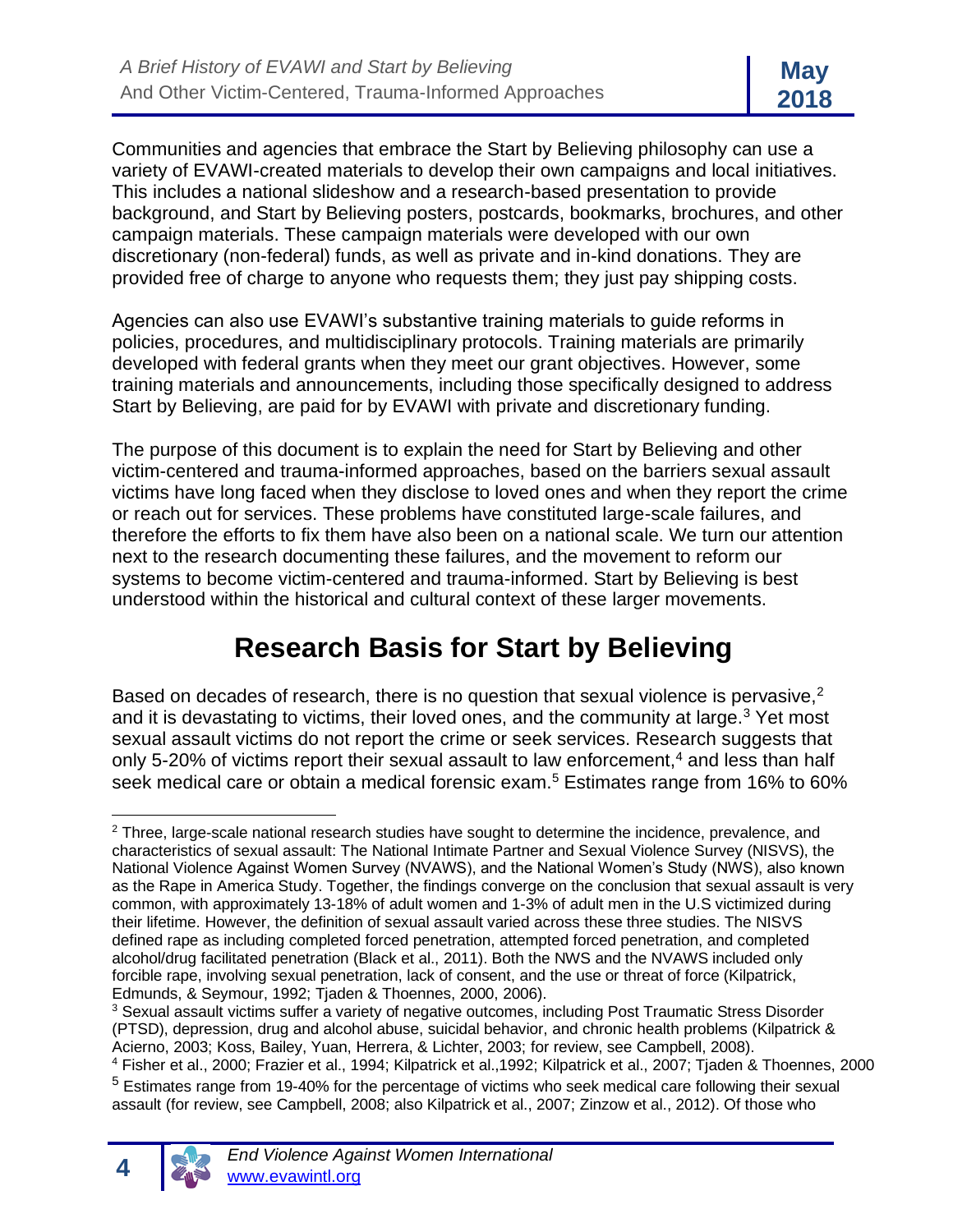for the percentage who use mental health services; this varies significantly across racial/ethnic groups and other populations and communities.<sup>6</sup> When victims do reach out or report the crime, it is often after a delay of days, weeks, months, or even years.<sup>7</sup>

#### **Reducing Barriers**

There are many reasons victims do not report sexual assault to law enforcement, or do so only after a delay. The National Violence Against Women Survey (NVAWS) asked a sample of female rape victims who did not report the crime to police to explain why not, and their answers were primarily related to the fear of how others will respond:

- Fear of perpetrator (22%)
- Too embarrassed / ashamed (18%)
- Do not view it as a crime (18%)
- Law enforcement will not do anything (13%)
- Fear police will not believe / or blame them  $(12\%)^8$

Other studies support similar conclusions. For example, the National Study on Drug-Facilitated, Incapacitated, and Forcible Rape found that "major barriers to reporting" included: "not wanting others to know about the rape, fear of retaliation, perceptions of insufficient evidence, uncertainty about how to report, and uncertainty about whether a crime was committed or whether harm was intended." At least one-third of the sexual assault victims in the study also feared mistreatment by the criminal justice system.<sup>9</sup>

Even if they do report their sexual assault to law enforcement, additional factors prevent many victims from remaining engaged with the investigative process. As many as onethird to one-half of all sexual assault victims withdraw their participation from the law enforcement investigation at some point – and this is especially likely when the victim and offender know each other.<sup>10</sup> Again, this is often because of how others respond:

*Too often and too accurately, victims delay or avoid reporting the crime because the perpetrator has convinced them that no one else will believe or care.<sup>11</sup>*

 $11$  Garcia & Henderson, 2010, p. 4



report their sexual assault to law enforcement, approximately half (44-55%) have a medical forensic examination (McEwan, 2011; Peterson et al., 2010).

 $6$  For a review of this research, please see Campbell (2008).

<sup>&</sup>lt;sup>7</sup> In the National Women's Study, for example, only one-quarter of the sexual assault victims who reported the crime did so within 24 hours (Kilpatrick et al., 1992).

 $8$  The final report on the NVAWS was written by Black et al. (2011).

 $9$  This report was authored by Kilpatrick et al. (2007); the quotes appear on pages 2-3.

<sup>10</sup> Frazier et al., 1994; Spohn, Rodriguez, & Koss, 2008; Tellis & Spohn, 2008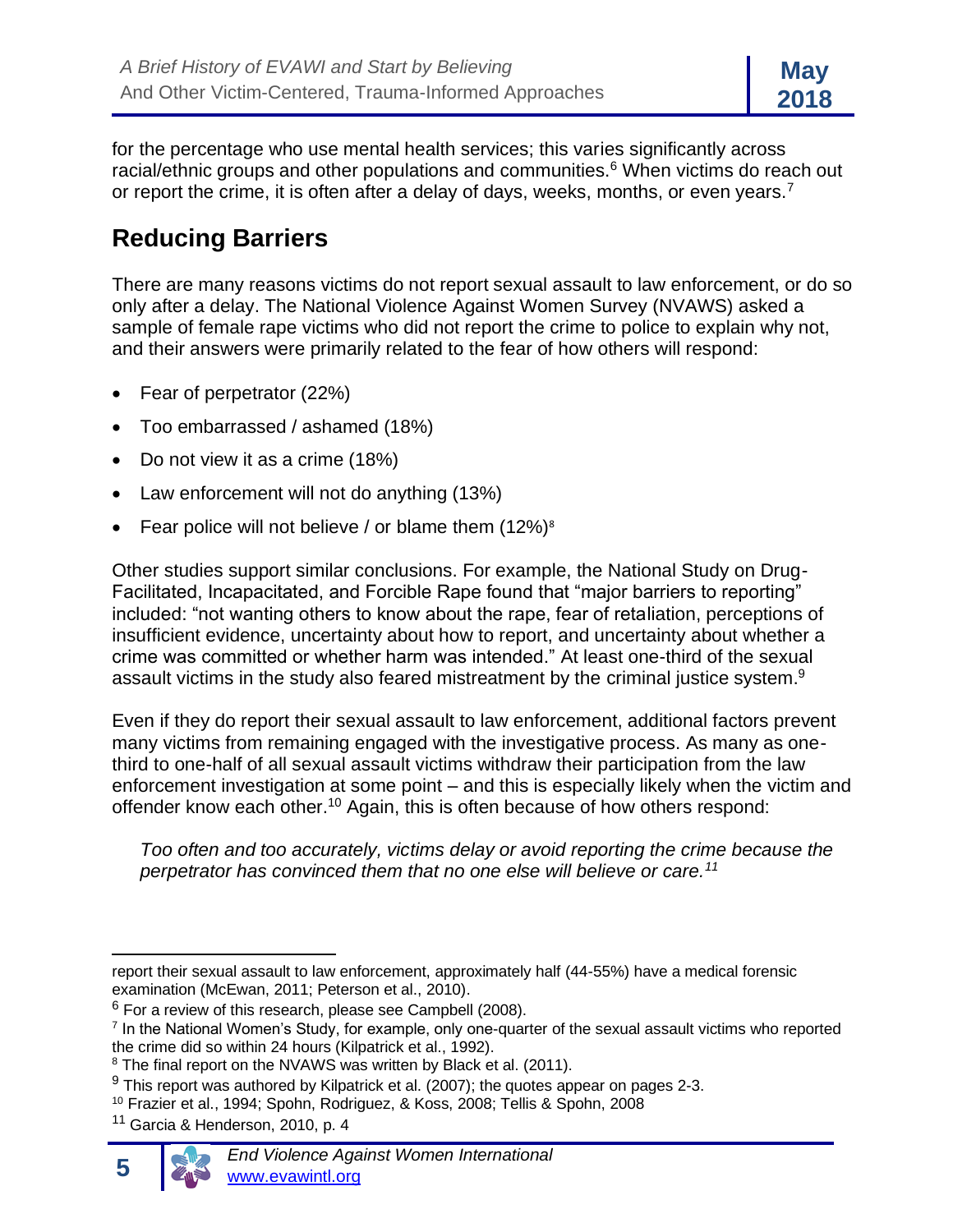#### **Improving Responses**

Research also documents that negative responses to a sexual assault disclosure can create an additional, measurable, and decidedly harmful effect on victims – over and above the trauma of the sexual assault itself.<sup>12</sup> This harm compounds as the number of negative reactions increases. Indeed, receiving a negative reaction to a sexual assault disclosure can be worse than no reaction at all, in terms of the impact on sexual assault victims. In other words, victims are better off telling no one at all about their sexual assault, than telling someone and receiving a negative reaction of doubt or blame.<sup>13</sup>

Negative reactions can also decrease the likelihood that victims will report their sexual assault to law enforcement or access community services. This means that offenders remain unaccountable, victims are left with unresolved trauma, and law enforcement is unaware of the full range of sexual violence being perpetrated in their communities. This, in turn, impacts the safety of the public they are sworn to protect and serve.

Perhaps most important, it means that perpetrators are free to sexually assault again. And statistics show that they don't just attack once. Many re-offend, often multiple times.<sup>14</sup> It's a frightening equation: One failed response can mean many additional victims. Start by Believing was designed to reverse this cycle, by improving responses and helping victims overcome the many barriers to reporting and service utilization.

### **Increasing Access**

While most victims of sexual assault do not report the crime to law enforcement, or access community services, most *do* reach out informally for help from friends or family members.<sup>15</sup> When these individuals respond positively, by providing the victim with emotional support, information, and help with tangible needs, this can assist with victim

<sup>&</sup>lt;sup>15</sup> Estimates range from 58-94% for the percentage of sexual assault victims who disclose to informal support people such as friends and family members (Filipas & Ullman, 2001; Starzynski, Ullman, Filipas, & Townsend, 2005). However, the number of adolescent victims who reach out for help may be lower than for adults (Campbell et al., 2011).



<sup>&</sup>lt;sup>12</sup> Negative social reactions have a detrimental impact on sexual assault victims, including increased psychological symptomology such as post-traumatic stress, delayed recovery, and poorer perceived health (Campbell, Ahrens et al., 2001; Filipas & Ullman, 2001; Ullman, 1999; Ullman & Filipas, 2001). <sup>13</sup> What are these negative reactions? From informal support providers, this can include being blamed or patronized (Campbell, Ahrens et al., 2001). It can also include being doubted, stigmatized, or shamed. From formal support providers such as police, negative reactions can take the form of being discouraged from reporting or questioned about what they were wearing, their prior sexual history, or whether they "responded sexually" to the assault (for review, see Campbell, 2008). From health care providers, negative reactions can include treatment that is experienced by victims as "cold, impersonal, and detached" (Campbell, 2008). At the prosecution stage, negative reactions can include being provided inadequate information or preparation and being forced to "go through a punishing process of reliving the assault and defending their characters" (Koss & Achilles, 2008; cited in Campbell, 2008, p. 704).

 $14$  For research on re-perpetration, please see Lisak and Miller (2002) and McWhorter et al. (2009).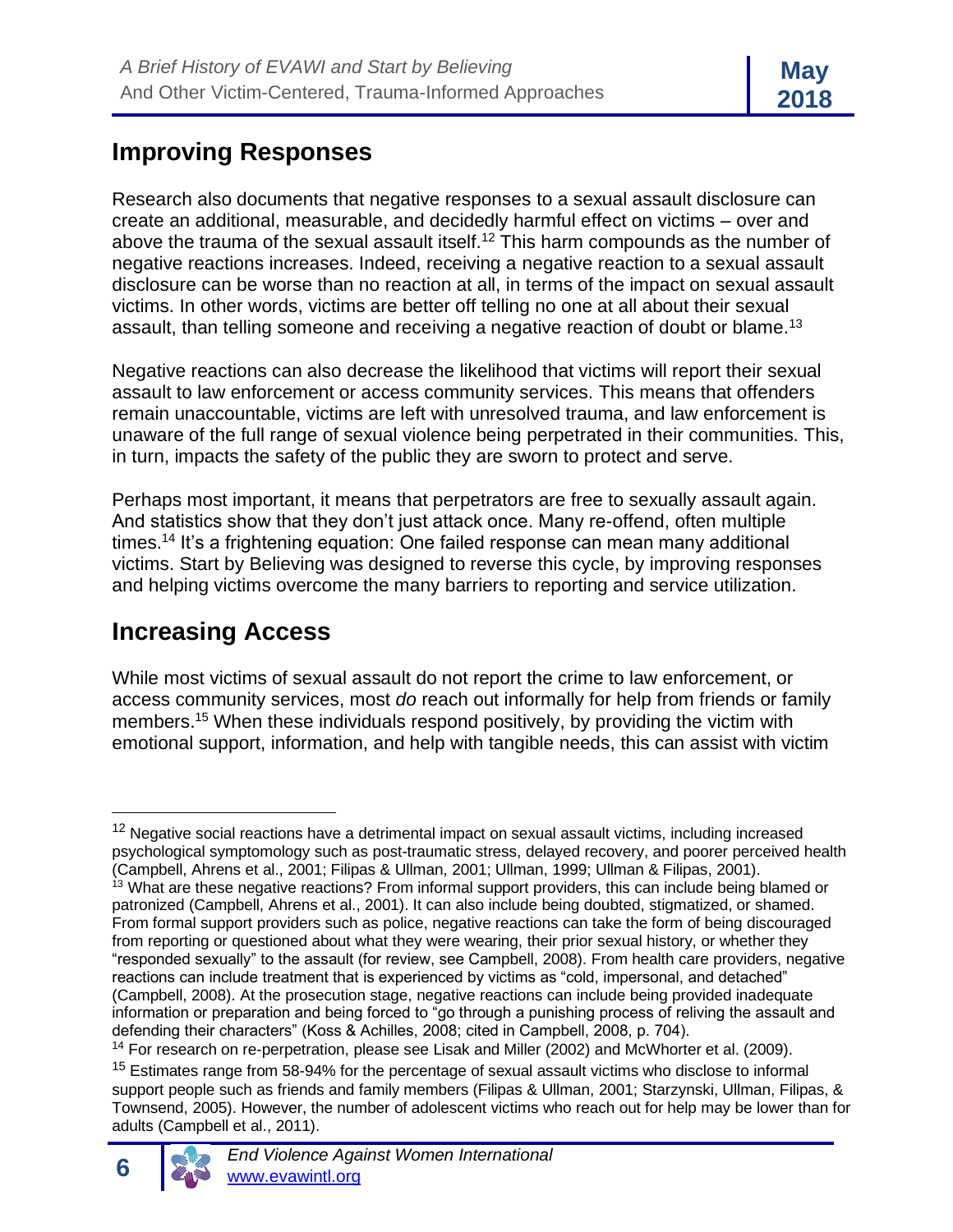recovery.<sup>16</sup> Two key elements of this response are *having someone to talk to* and *being believed*. Victims who are believed and encouraged to talk about their experiences – and who view these responses positively – have fewer physical and psychological symptoms than victims who do not receive such reactions or view them as negative.<sup>17</sup>

Friends and family members also play a critical role in determining whether victims will report their sexual assault crime or access community services.<sup>18</sup> In particular, social support networks have been described as the "bridge between survivors and the criminal justice system."<sup>19</sup> Researchers have described how this process unfolds, based on the findings of one study of rape survivors who reported to police:

*Rape survivors contacted on average two to three informal (e.g., friend, family) or formal supports (e.g., hotline) before making a report. Their support people believed them, offered emotional support, validated their experience as rape, and encouraged them to report. In some cases, the support systems offered the survivors hope that they could seek justice through prosecution*. 20

Once victims report to law enforcement, other doors open as well. Reporting victims are far more likely to receive medical care, $^{21}$  including a medical forensic examination. They may also have access to Crime Victim Compensation for financial losses resulting from the sexual assault. In fact, the very process of reporting may have a direct positive impact, by helping victims regain a sense of control and personal autonomy.<sup>22</sup> However, this is only likely if the process is seen as professional and compassionate.

Start by Believing was designed to encourage exactly this type of supportive response. By improving the response of both professionals and the public, our goal is to reduce barriers to reporting sexual assault and increase victim access to community services.

### **Law Enforcement Responses**

Yet Start by Believing is not just an awareness campaign for professionals and the public. It is also a philosophy to guide systemic reforms in the criminal justice and community response systems. An explicit goal is to improve law enforcement investigations and criminal prosecutions, where the facts and evidence warrant.

<sup>22</sup> Garcia & Henderson, 1999



<sup>16</sup> Campbell, Ahrens, Sefl, Wasco, & Barnes, 2001; Filipas and Ullman, 2001; Patterson, 2011; Ullman, 1996, 1999; Ullman & Filipas, 2001

<sup>17</sup> Campbell, Ahrens et al., 2001

<sup>&</sup>lt;sup>18</sup> For review, please see Ullman (2010); also Feldman-Summers & Norris, 1984; Ruch et al., 2000.

<sup>19</sup> Patterson & Campbell, 2010, p. 202

<sup>20</sup> Patterson & Campbell, 2010, p. 197

<sup>21</sup> Rennison, 2002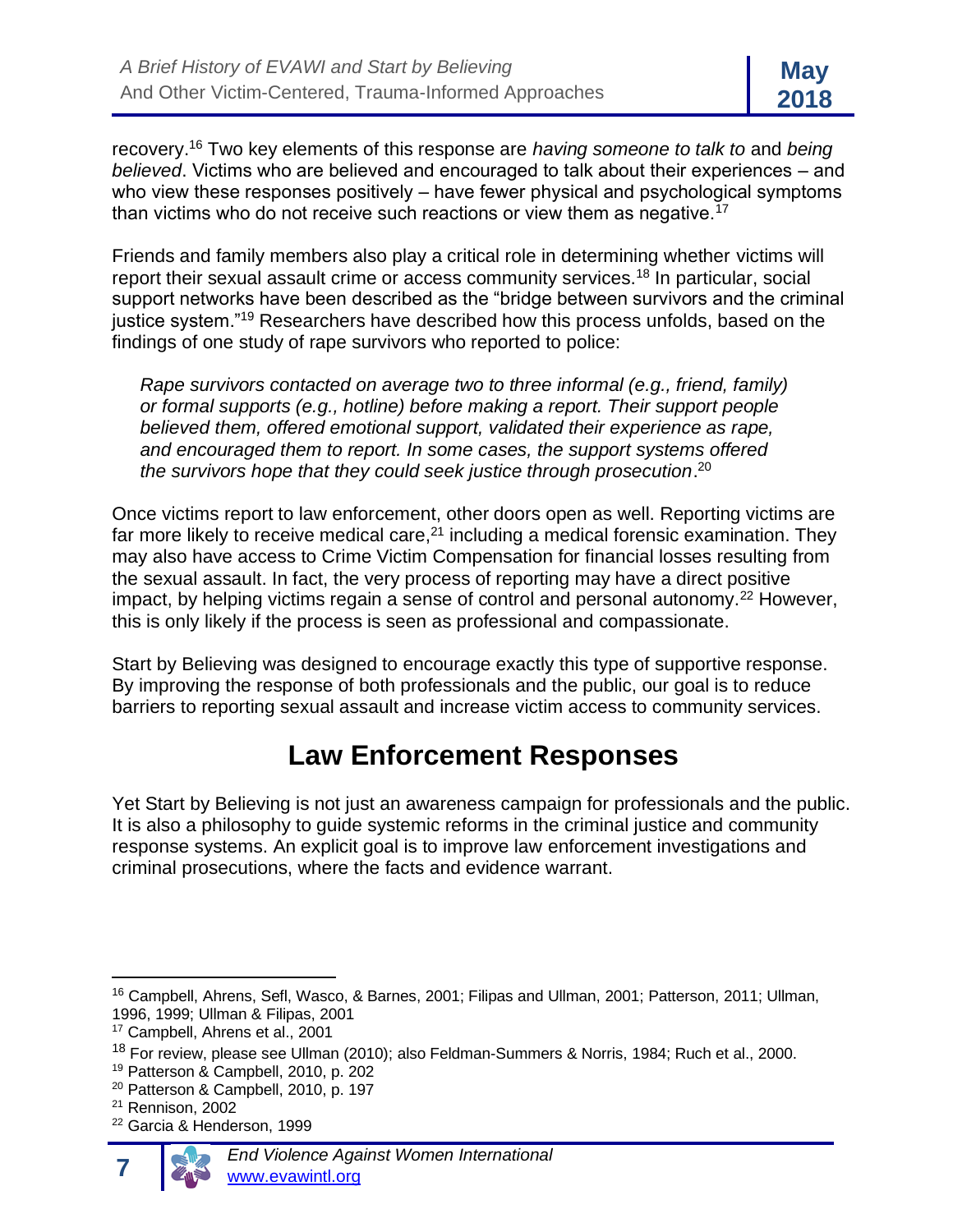#### **Historic Failures**

The need for systemic change is demonstrated by investigative journalists and non-profit research and advocacy organizations that have documented profound failures in the law enforcement response to sexual assault.<sup>23</sup> These failures have prompted the Civil Rights Division of the U.S. Department of Justice to conduct investigations into the policies and practices of individual police departments, in communities as diverse as New Orleans, Missoula, and Baltimore.<sup>24</sup> They have also been discussed by the U.S. Senate Judiciary Committee, in a Congressional hearing that bore the title, *Rape in the United States: The Chronic Failure to Report and Investigate Rape Cases.<sup>25</sup>* Law enforcement inaction is even sparking litigation by sexual assault victims who contend that these failures constitute a form of institutional gender bias.<sup>26</sup>

These failures partly explain the very high rate of attrition for sexual assault cases in the U.S. criminal justice system. As previously noted, most sexual assaults are not reported to law enforcement. Yet even when they are, very few result in an investigation, prosecution, conviction, and incarceration of the perpetrator:

*Of 100 forcible rapes that are committed, approximately 5-20 will be reported, 0.4 to 5.4 will be prosecuted, and 0.2 to 5.2 will result in a conviction. Only 0.2 to 2.9 will yield a felony conviction. Then an estimated 0.2 to 2.8 will result in incarceration of the perpetrator, with 0.1 to 1.9 in prison and 0.1 to 0.9 in jail.<sup>27</sup>*

Beyond the numbers, failure is also reflected in the reactions of doubt, blame, and hostility that victims often face when they report their sexual assault or reach out for help. Often referred to as "secondary victimization" such mistreatment is experienced by up to half of sexual assault victims reporting the crime to law enforcement,<sup>28</sup> and it can have significant negative effects on the well-being of sexual assault victims.<sup>29</sup> Victims are often extremely distressed when professionals respond by doubting the legitimacy of their report, failing to take it seriously, and/or blaming them for "causing" the sexual assault.

<sup>23</sup> Amnesty International, 2007; Dissell, 2009; Human Rights Watch, 2009, 2012, 2013; Krakauer, 2015; Police Executive Research Forum, 2012; Stevick & Hefley, 2011; Walters, 2012; Women's Law Project, 2013

<sup>&</sup>lt;sup>24</sup> For more information, please see the website for the Special Litigation Section of the U.S. Department of [Justice, Civil Rights Division.](http://www.justice.gov/crt/conduct-law-enforcement-agencies)

<sup>25</sup> Senate Judiciary Committee, 2010

<sup>26</sup> See, for example, the class action lawsuit, *DeJenay Beckwith on her Own Behalf and Others Similarly Situated v. City of Houston, et al.,* which was filed on September 24, 2017, in the U.S. District Court for the Southern District of Texas, Houston Division. In that case, the plaintiff argued that the systematic failures of the City of Houston and the Houston Police Department to properly investigate sexual assault reports and test forensic evidence resulted in the perpetrator being free to sexually assault her when he could have been apprehended years earlier had they tested evidence from other rapes that would have identified him as the suspect. Plaintiffs argued that this failure constitutes a violation of the Texas and U.S. Constitutions as well as the laws of Texas. Although this case was dismissed at the district court level, the plaintiffs have appealed this dismissal and the case is pending in the U.S. Court of Appeals for the Fifth Circuit.

 $27$  Lonsway & Archambault, 2012, p. 157

<sup>&</sup>lt;sup>28</sup> Patterson, 2010

 $29$  For a review, see Campbell et al. (1999) and Campbell et al. (2001)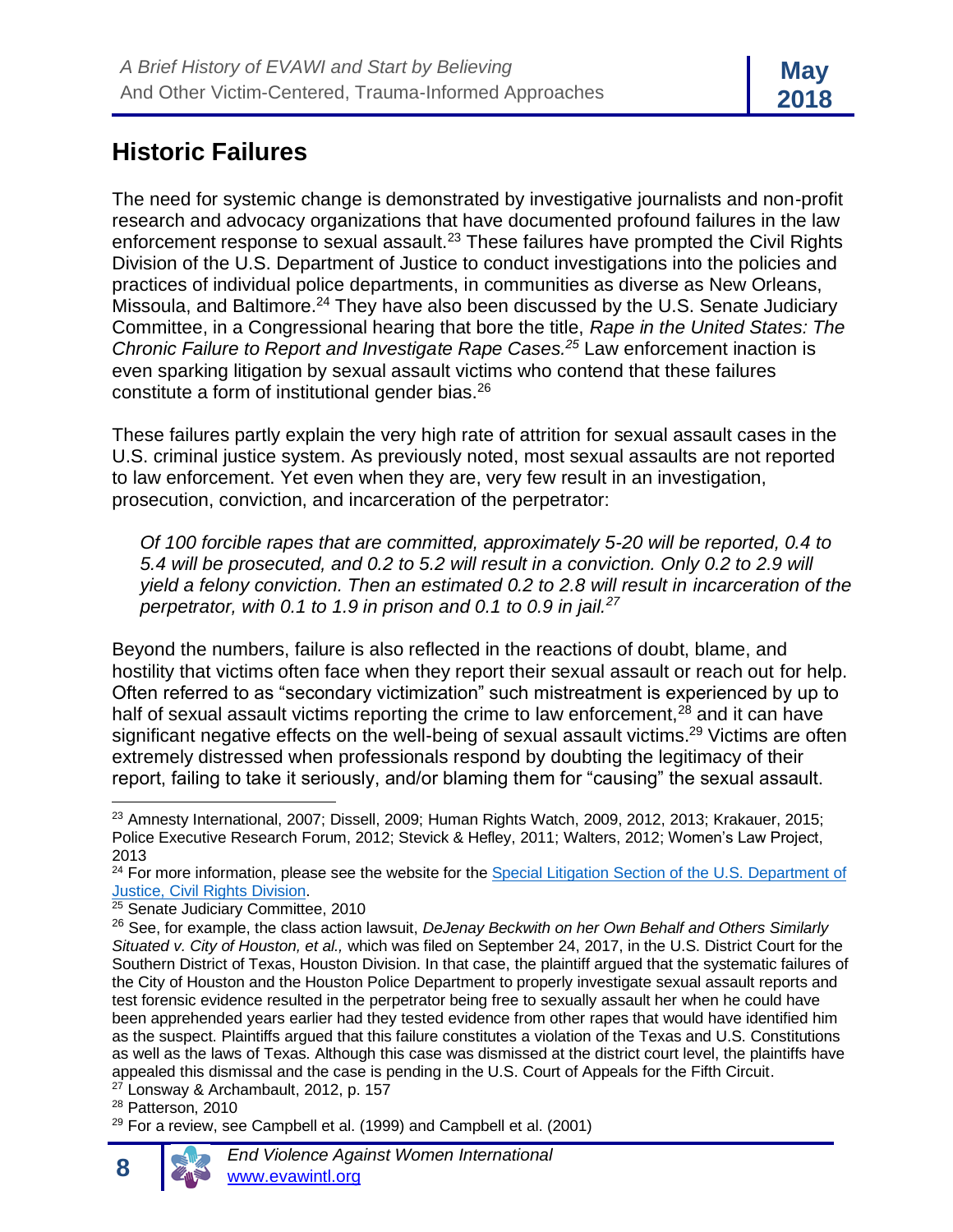Such responses are associated with a higher level of post traumatic symptoms, and they are especially common in cases of non-stranger sexual assault – where the victim and suspect know each other to some degree.

#### **Evidence is Untested or Destroyed**

Failure is also reflected in the travesty of evidence that remains untested or is destroyed. In July 2015, *USA Today* published the results of an "exclusive nationwide count," which indicated that hundreds of thousands of sexual assault kits were being stored by law enforcement without ever being submitted for analysis.<sup>30</sup> This article capped off 16 years of media coverage, which grew as journalists revealed that city after city faced the same problem. Cities like New York,<sup>31</sup> Los Angeles,<sup>32</sup> Detroit,<sup>33</sup> Houston,<sup>34</sup> Cleveland,<sup>35</sup> had thousands – if not tens of thousands – of kits that had not been submitted for testing. In Memphis, where the count totaled more than 12,000, victims filed a class action lawsuit in 2014.<sup>36</sup>

In the eyes of the public, each kit was a missed opportunity for justice – another survivor failed by the system, another rapist free to re-perpetrate. Then on November 29, 2018, CNN released a stunning series revealing how law enforcement agencies have often destroyed evidence before the statute of limitations expired or there was no time limit to prosecute.<sup>37</sup> In many cases, the investigations were "flawed and incomplete." Yet now, "the evidence is gone. It can never be used to lock up a rapist or set free the wrongfully convicted" (*Destroyed,* 2018)

When victims of sexual assault are not believed – based on stereotypic assumptions, doubts, and other misconceptions – their reports are too easily dismissed without ever being investigated or testing the available evidence. The larger and more complex problem is therefore not untested or even destroyed evidence; it is the failure to thoroughly investigate and prosecute sexual assault cases reported every day.

**9**

<sup>30</sup> Reilly, 2015

<sup>31</sup> Bashford, 2012

<sup>32</sup> Human Rights Watch, 2009

<sup>33</sup> Campbell et al., 2015

<sup>34</sup> Ritter, 2016

<sup>35</sup> Dissell, 2016

<sup>36</sup> Broders, 2017

<sup>&</sup>lt;sup>37</sup> To reach their conclusions, "CNN examined thousands of records from sources that included federal and local law enforcement agencies, courts and The National Registry of Exonerations. In addition, reporters interviewed and consulted more than 50 experts in policing, law, forensic science and trauma. The goal was to determine whether rape kits were improperly destroyed, where and why." *[Destroyed,](http://www.cnn.com/interactive/2018/11/investigates/police-destroyed-rapekits/index.html)* by Ashley Fantz, Sergio Hernandez & Sonam Vashi for *CNN Investigates*, November 29, 2018. See also: *[How CNN reported](http://www.cnn.com/interactive/2018/11/investigates/police-destroyed-rapekits/about.html)  [on rape kit destruction,](http://www.cnn.com/interactive/2018/11/investigates/police-destroyed-rapekits/about.html)* by Sergio Hernandez, Sonam Vashi & Ashley Fantz for *CNN Investigates,*  November 29, 2018.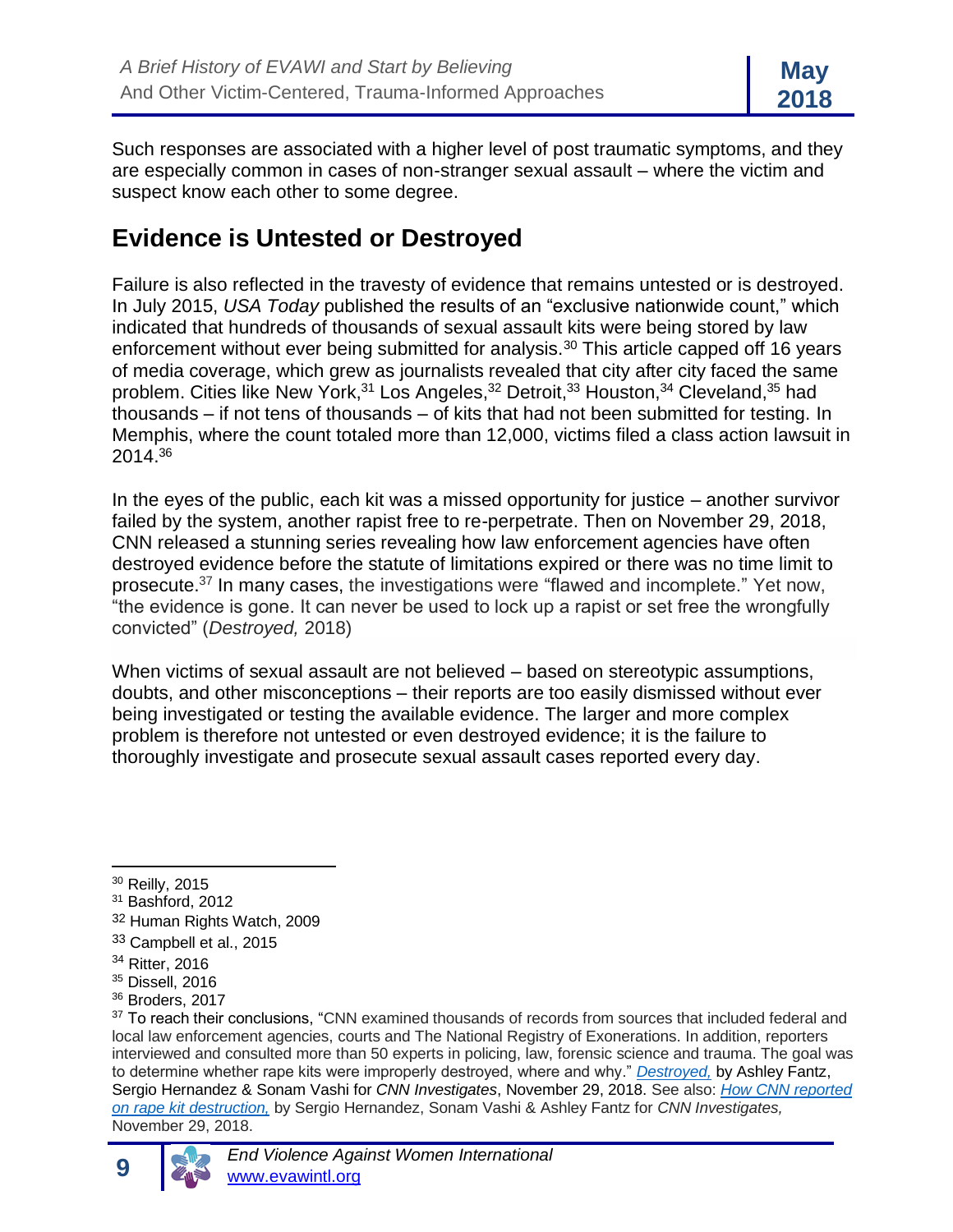#### **Unwarranted Skepticism**

Part of the problem is that law enforcement officers have typically received very limited training in how to investigate sexual assault cases and interview victims.<sup>38</sup> Even for specialized sex crimes investigators, the amount and quality of training varies, with about half receiving no specialized training at all.<sup>39</sup> This is true despite the fact that sexual assault cases are among the most difficult for law enforcement to investigate.

Yet beyond a lack of training, this problem is also caused by the fundamental skepticism that police and the public have toward sexual assault victims and their reports. This attitude was clearly documented in an investigation conducted by the U.S. Department of Justice (DOJ), Civil Rights Division, into the policies and practices of the New Orleans Police Department (NOPD). In that report, DOJ investigators concluded that NOPD's response and investigation of many sexual assault reports "clearly reflected a focus on and effort to, from the outset, 'prove an allegation is false."<sup>40</sup>

Similarly, the DOJ investigation of the Baltimore City Police Department (BPD) concluded that BPD detectives had an "undue skepticism" of sexual assault reports. In interviews, detectives "asked questions suggesting that they discredit the reports of victims who delayed in reporting the assault to the police," and interrogated women about their motives for reporting ("Why are you messing that guy's life up?"). <sup>41</sup> DOJ's report also cited an email exchange between a BPD officer and prosecutor that "openly expressed their contempt for and disbelief of a woman who reported a sexual assault:"

*The prosecutor wrote that 'this case is crazy. . . I am not excited about charging it. This victim seems like a conniving little whore. (pardon my language).'; the BPD officer replied, 'Lmao! I feel the same.'<sup>42</sup>*

### **Negative Beliefs and Stereotypes**

These attitudes are not confined to law enforcement agencies being investigated by the U.S. Department of Justice. In Detroit, research funded by the National Institute of Justice

<sup>&</sup>lt;sup>38</sup> In one study sponsored by the National Institute of Justice (NIJ), a sample of specialized sex crimes detectives reported that the amount of time spent on this topic during basic academy training was "negligible" (Schwartz, 2010, p. 11). Once on the department, officers remain unlikely to get more than an hour or two of additional training on this topic, if any (Kinney et al., 2007; Lord & Rassel, 2000). Moreover, the training they do receive tends to be "mechanical" in nature, focused on issues such as "which forms to fill out, departmental filing systems, the nature of the state law, when to make an arrest under department policy, preparing a case for the prosecutor, etc. (Schwartz, 2010, p. 12).

 $39$  Schwartz, 2010

<sup>40</sup> U.S. Department of Justice, Civil Rights Division, Investigation of the New Orleans Police Department, 2011, p. 46

<sup>41</sup> U.S. Department of Justice, Civil Rights Division, Investigation of the Baltimore City Police Department, 2016, p. 122

<sup>&</sup>lt;sup>42</sup> U.S. Department of Justice, Civil Rights Division, Investigation of the Baltimore City Police Department, 2016, p. 122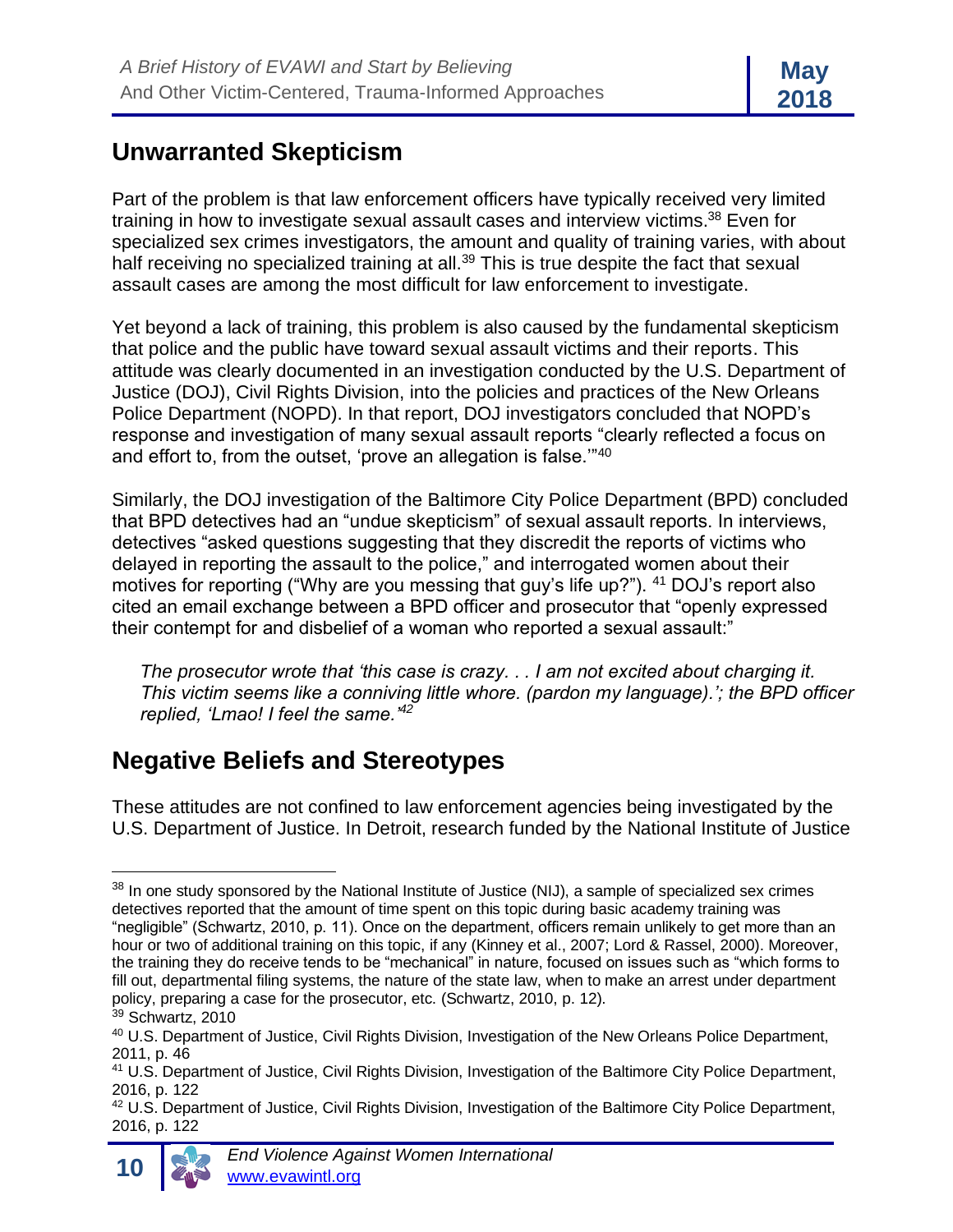(NIJ), documented how "negative beliefs and stereotypes about victims… adversely affected the quality of the investigation, and therefore SAK [sexual assault kit] submission."<sup>43</sup> One of these negative beliefs is the assumption that anyone reporting a sexual assault is actually engaged in prostitution/sex work. This is reflected in "frequent references to 'deals gone bad.'"<sup>44</sup> An excerpt from a patrol report illustrates this point:

*I THINK SOMETHING HAPPENED TO THE COMPL [COMPLAINANT], HOWEVER, WHETHER SHE WAS RAPED, OR IF THE DEAL WENT BAD IS YET TO BE KNOWN … THIS CASE SHOULD BE CLOSED IF SHE DOESN'T MAKE ANY CONTACT W/US. SHE DID HAVE SCRATCHES ON HER NECK AND THROAT AREA …* <sup>45</sup>

Another common stereotype is that adolescents fabricate reports of rape to cover up for their own "bad" behavior. Again, an excerpted report illustrates this point:

*REC CASE, COMPL AND HER MOTHER CAME TO SEX CRIMES. COMPL GAVE A FALSE STATEMENT ABOUT BEING RAPED, SHE SAYS SHE WAS OBDUCTED BY TWO BLACK MALES THEN TAKEN TO A VACAT BURNED OUT DWELLING AND THEN WAS FORCED TO LYE DOWN AND SEXUALLY ASSAULTED. THE COMPL WHILE AT SEX CRIMES, NEVER HAD CHANGED HER CLOTHES. HER CLOTHES WERE VERY CLEAN FOR BEING IN A BURNED OUT DWELLING LAYING DOWN. THE COMPL ALSO SAYS SHE WAS TIED UP AFTER THE RAPE BUT SET HERSELF FREE AFTER PERPS LEFT. COMPL HAS NO ROPE MARKS ON HER WRISTS. COMPL WAS SUPPOSED TO BE HOME AT 7:00P BUT DIDN'T ARRIVE UNTIL 8:30P. THIC CASE IS CLOSED MI/UTEEC<sup>46</sup>*

Although the case was closed based on the conclusion that they were "unable to establish the elements of the crime" (UTEEC), there appeared to be no attempt to conduct an investigation which would include identifying the crime scene(s), possible suspects, and potential witnesses.

Reports with a known suspect were a third common source of skepticism. In interviews, one investigator expressed the common sentiment that it is "impossible to prove lack of consent," and another questioned whether such reports were simply about regret:

*I don't have time to deal with … wake-up and regret. You did what you did. That's that. It's not a crime and don't take up our time with it*. 47

This type of attitude may explain why victims of non-stranger sexual assault experience higher rates of secondary victimization, as reflected in more post traumatic symptoms.<sup>48</sup>

<sup>43</sup> Campbell et al., 2015, p. 109

<sup>44</sup> Campbell et al., 2015, p. 109

<sup>45</sup> Campbell et al., 2015, p. 112

<sup>46</sup> Campbell et al., 2015, p. 114

<sup>47</sup> Campbell et al., 2015, p. 115

<sup>48</sup> Campbell et al., 1999; Campbell et al., 2001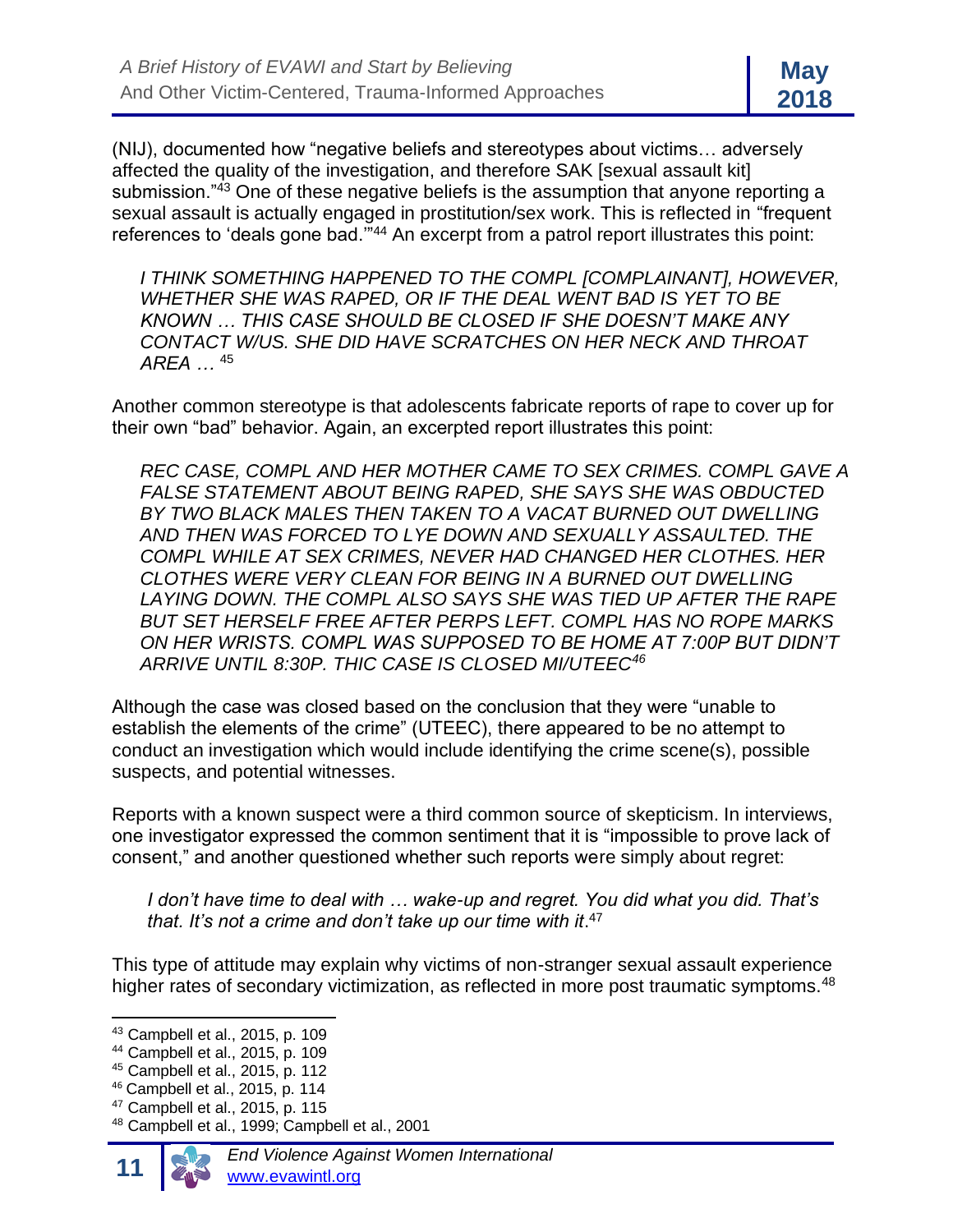#### **Prosecution for Filing a "False Report"**

Yet one of the most egregious examples of a failed law enforcement response is when sexual assault victims are arrested for filing a false report or obstruction of justice. The following cases offer compelling examples of what can happen when law enforcement starts with an attitude of skepticism and doubt as opposed to an orientation of belief:

The case of 18-year old "Marie" [not her real name], took place in Lynnwood, Washington and was meticulously documented in a Pulitzer Prize-winning article written by T. Christian Miller and Ken Armstrong, called *An Unbelievable Story of Rape.<sup>49</sup>* In August 2008, an intruder entered Marie's house, tied her wrists with her own shoelaces, gagged her with her own underpants, held a knife to her throat, and raped her. Afterward, the rapist took photos of her bound and gagged with her learner's permit on her chest. Despite evidence of abrasions to her wrists and vagina, and scuff-marks on her patio fence, the case detectives believed she was lying and ultimately charged her with filing a false report. After relentless interrogation by the detectives, Marie gave up and wrote a statement indicating that she made up the story, yet once she returned home, she contacted the police to rescind her "recantation." Nonetheless, she was subsequently prosecuted and agreed to a plea deal where she was fined \$500, sent to counseling for lying, and placed on supervised probation. Two years later, in 2010, a man named Marc O'Leary was arrested in Colorado for a series of rapes, and the photo of Marie was found on his computer. In 2011, O'Leary was convicted of 28 counts of rape and other associated felonies, and is now serving a 327 ½ year prison sentence, the longest allowable in Colorado.

In July 2004, 19-year Sara Reedy was working at a convenience store, where she was robbed and sexually assaulted at gunpoint. After the assault, she ran to a neighboring business, and an employee called 911. Reedy had a medical forensic examination, but the doctor, responding officers, and detective all believed she was lying. The detective never investigated Reedy's sexual assault and robbery, even when he was assigned another case with a very similar fact pattern three months later. In fact, the two assaults were the only two rapes reported in the jurisdiction that year. Instead, Reedy was prosecuted for theft, receipt of stolen property, and filing a false report. She spent five days in jail, despite being five months pregnant at the time. If the evidence from her exam had been analyzed, it might have identified the perpetrator before he went on to sexually assault numerous other women. Months later, Wilbur Cyrus Brown was arrested when he attacked another convenience store clerk, tying her up, dousing her with lighter fluid, and threatening to set her on fire before police arrived. After his arrest, Brown confessed to 11 attacks across the state, including Reedy's. Only then were the charges against Reedy dropped.<sup>50</sup>

In September 1997, a woman named Patty – who is legally blind – was awakened by a stranger, and raped and sodomized at knifepoint. A forensic examiner documented two lacerations on Patty's left cheek, one on her neck, and another on her finger that required

<sup>&</sup>lt;sup>50</sup> Lancaster Online, 2007; Senate Judiciary Committee, 2010



<sup>49</sup> Miller & Armstrong, 2015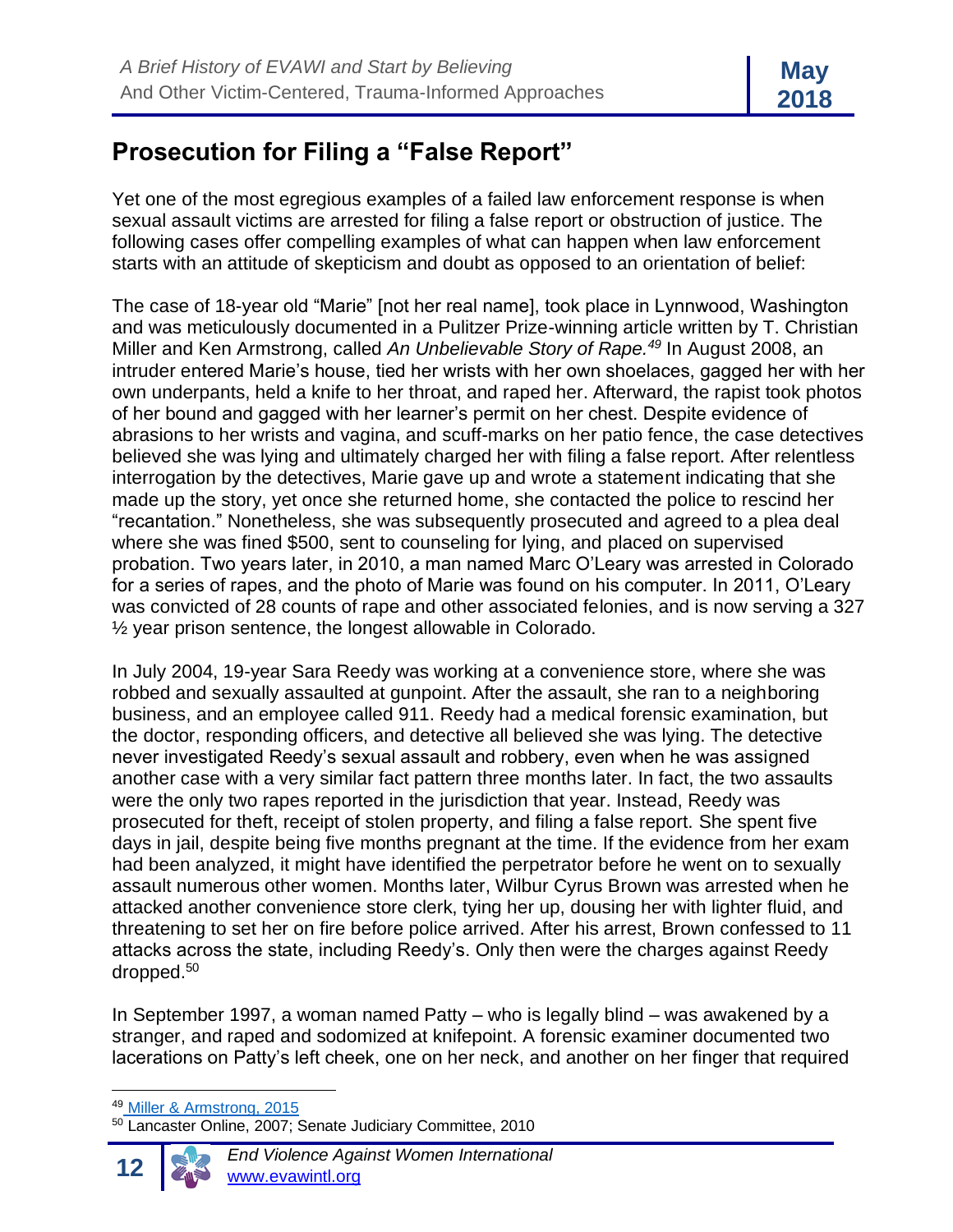stitches. Also documented was a bruise on Patty's thigh and an abrasion on her anus. Later when Patty was brushing her hair, a clump fell out, and Patty remembered that the rapist had grabbed her head and pulled it down toward his groin during the sexual assault. Patty reported the crime to law enforcement, and it was clear from the outset that the detective assigned to her case did not believe her. She was subjected to a grueling interrogation, where she was provided false information and she eventually "confessed" to filing a false report. Patty's criminal defense attorney requested that the untested evidence from the sexual assault case be submitted to the state crime laboratory for analysis. When the results came back with a foreign DNA profile from biological material found on her bedsheet, the charge against Patty was dropped. Incredulously, her report of sexual assault was still not investigated. Finally, in 2001 – almost four years after the rape – the DNA profile obtained from the sheet matched to that of a convicted sex offender named Joseph Bong, who was subsequently convicted and sentenced to 50 years imprisonment.<sup>51</sup>

Again, the root of the problem is the fundamental attitude of skepticism that sexual assault victims often face – a skepticism that is not equivalent to other types of crime. Although victims may not be truthful about specific aspects of the sexual assault, obscure facts and circumstances, or fail to disclose all the details of events before, during, and after the sexual assault, this is not necessarily evidence that the report itself is false. From a Start by Believing orientation, all reports of sexual assault should initially be approached from the position that they have merit – and then thorough, professional and evidencebased investigations should be undertaken to make final case determinations. Start by Believing does not mean that investigators also Start by Believing that any individual is guilty of a crime before completing their investigation.

# **Approaches to Reform**

### **"Victim-Centered" Approach**

None of these problems are new, nor are they totally unique to sexual assault. In the field of human trafficking, professionals have sought to address similar challenges by creating a "victim-centered" approach to criminal investigations and prosecutions. There are many definitions for the term; this one is from the U.S. Department of Justice, [Office for Victims](file:///C:/Users/alison/AppData/Local/Microsoft/Windows/Temporary%20Internet%20Files/Content.Outlook/W0BTC5AE/U.S.%20Department%20of%20Justice,%20Office%20for%20Victims%20of%20Crime,%20Training%20and%20Technical%20Assistance%20Center%20(OVC%20TTAC))  [of Crime, Training and Technical Assistance Center \(OVC TTAC\):](file:///C:/Users/alison/AppData/Local/Microsoft/Windows/Temporary%20Internet%20Files/Content.Outlook/W0BTC5AE/U.S.%20Department%20of%20Justice,%20Office%20for%20Victims%20of%20Crime,%20Training%20and%20Technical%20Assistance%20Center%20(OVC%20TTAC))

*This approach is defined as the systematic focus on the needs and concerns of a victim to ensure the compassionate and sensitive delivery of services in a nonjudgmental manner.*

*A victim-centered approach seeks to minimize traumatization associated with the criminal justice process by providing the support of victim advocates and service* 

 $51$  Leuders, 2006

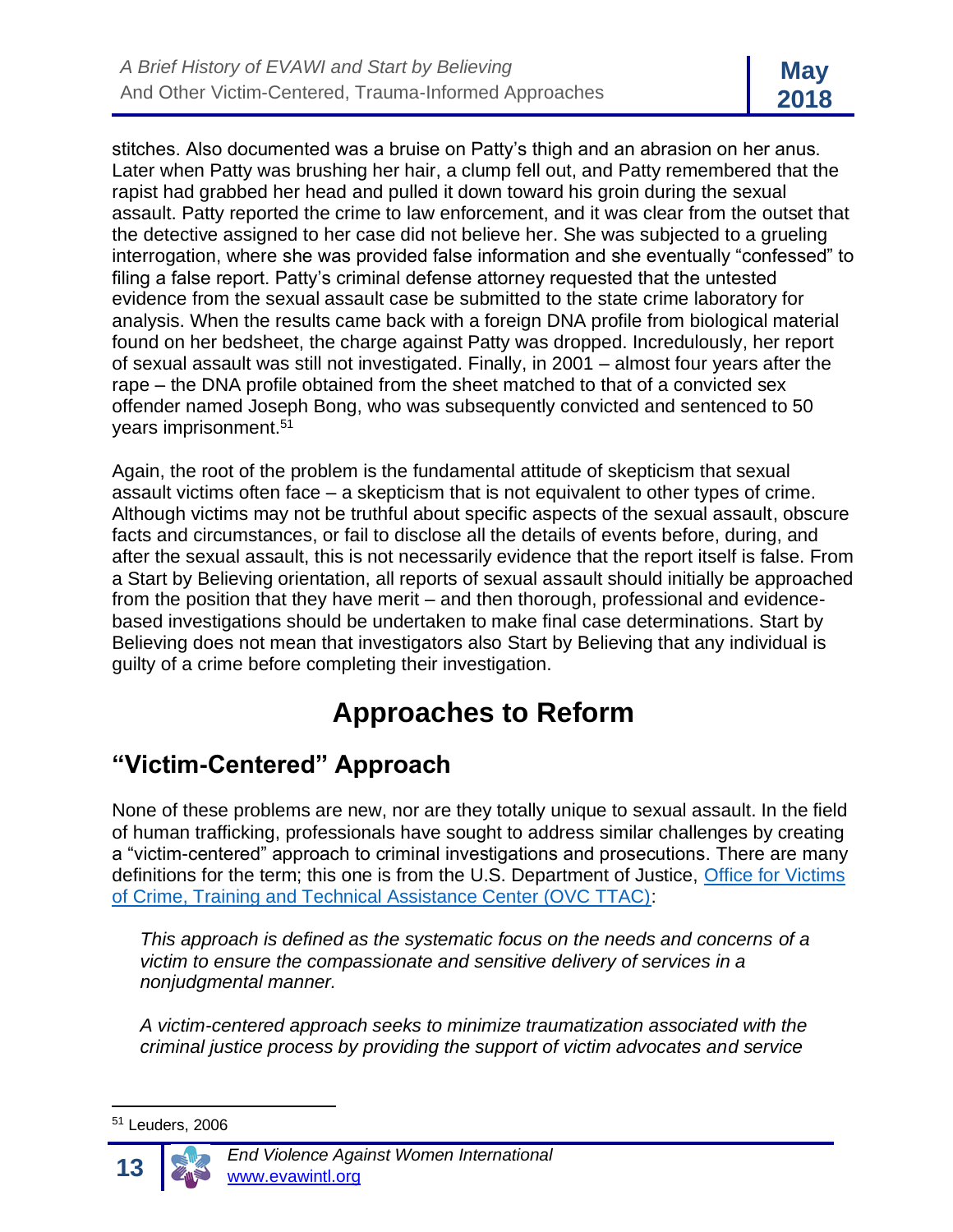*providers, empowering survivors as engaged participants in the process, and providing survivors an opportunity to play a role in seeing their traffickers brought to justice.*

In their definition of a victim-centered approach, the  $U.S.$  Department of Homeland [Security](file:///C:/Users/alison/AppData/Local/Microsoft/Windows/Temporary%20Internet%20Files/Content.Outlook/W0BTC5AE/Blue%20Campaign,%20U.S.%20Department%20of%20Homeland%20Security) emphasizes the implications for a criminal justice *investigation and prosecution,* again in reference to human trafficking cases:

*A victim-centered approach to investigation and prosecution is essential to accomplishing our law enforcement mission. Victims who can tell their story and testify as a witness are key to successful human trafficking investigations and prosecutions. When encountering a potential victim, it is important to remember that victims may not be comfortable coming forward and working with law enforcement. They need help to feel stable, safe and secure.*

Sexual assault is frequently a component of human trafficking cases,<sup>52</sup> so the migration of the term from that field to this one is not coincidental The term also reflects our researchbased understanding of what makes a sexual assault investigation successful; much of the success rests on the quality of the victim interview, which in turn depends on the level of rapport, trust, and support established between investigator and victim.

#### **Elements of Success**

Specifically, researchers have identified two elements that must come together for a sexual assault case to have a chance of successful investigation and prosecution when warranted First, there must be a thorough, evidence-based investigation. Second, the victim must be willing and able to participate in the criminal justice process.<sup>53</sup> This often requires ensuring they have support:

*Our interviews with both survivors and police revealed that victims can give more detailed statements to law enforcement, remember more information, and can otherwise engage more fully with the investigation when they are not so traumatized and have adequate support.<sup>54</sup>*

Success also requires a victim-centered approach to the interview. This is illustrated in indepth interviews conducted with 20 sexual assault victims; results revealed that cases were more likely to be prosecuted when the detective took time to build rapport with the victim, making sure the victim felt safe in the environment, and then asking questions at a pace that was comfortable for the victim and responsive to their distress. Many of the women whose cases were prosecuted "described their detectives' style of questioning as gentle by encouraging them to 'tell more' instead of 'demanding' answers."<sup>55</sup> Victims also described positive reactions to the feeling that they were believed by the detective

<sup>55</sup> Patterson, 2011, p. 1358



<sup>52</sup> For review, please see the National Sexual Violence Resource Center (2012)

<sup>53</sup> Campbell, Bybee, Ford, & Patterson, 2009

<sup>54</sup> Campbell, Bybee, Ford, & Patterson, 2009, p. 121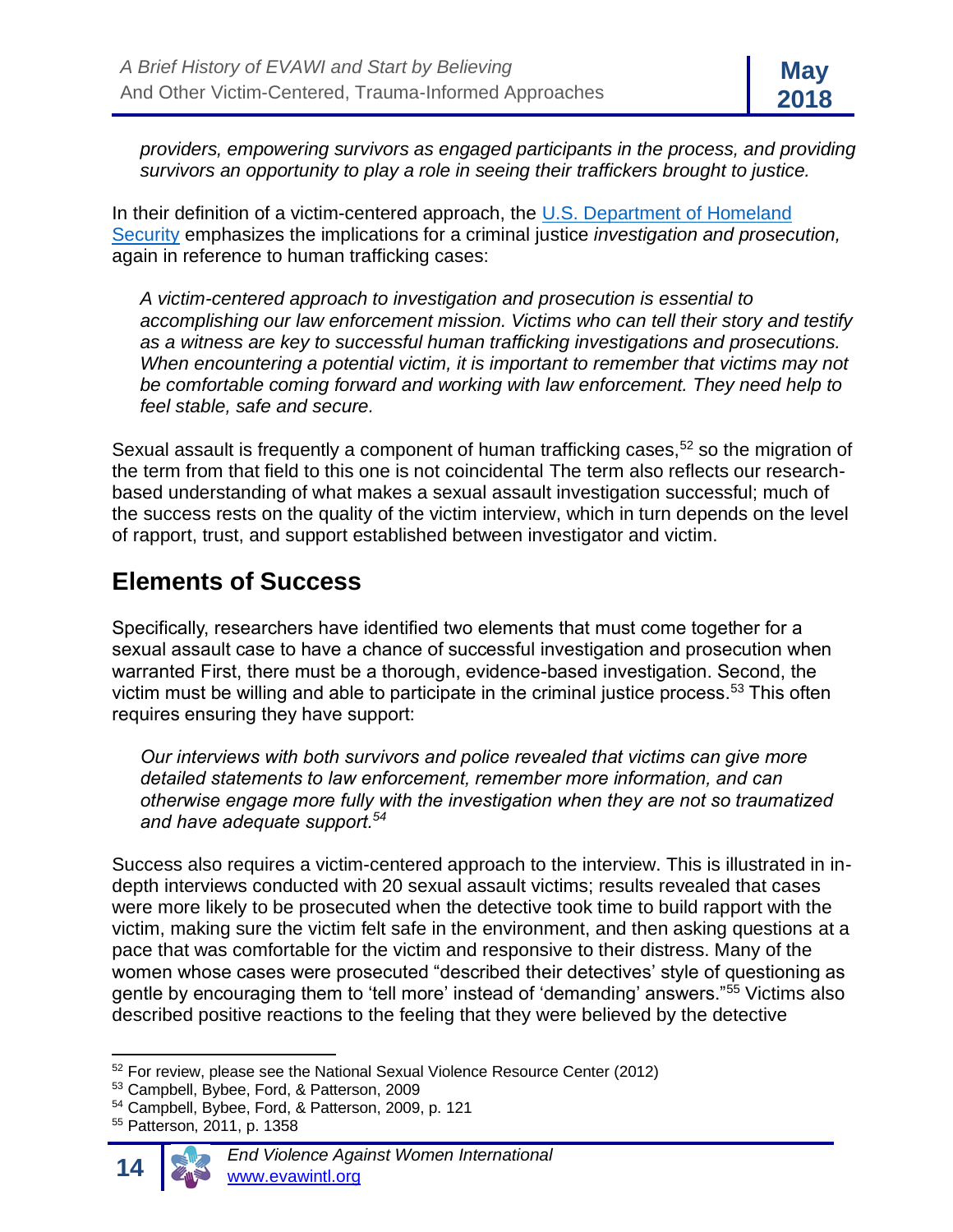interviewing them, either because the detective explicitly said so or because it was clear from the level of investigative effort being expended.

In other words, the way in which detectives interview victims can have an impact – not only on the quality of information that is gained, but also on the likelihood of a thorough investigation and successful prosecution when warranted. In addition, the study highlights that it is not just the interview that matters; the amount of investigative effort communicates whether the victim is at the center of the process.

#### **Victim-Centered Principles**

In 2002, the Oregon Attorney General's Office, Sexual Assault Task Force published a handbook for Sexual Assault Response Teams (SARTs). In it, they outlined the following principles on achieving a victim-centered response to sexual assault:

- The rights of sexual assault victims should be recognized, supported and enforced
- The safety and welfare of the victim is always the top priority
- Cases are investigated impartially and thoroughly
- Offenders are apprehended and held accountable
- Cases are aggressively prosecuted in a timely fashion
- The decision to prosecute cases should not be unduly influenced by prevailing myths or stereotypes about sexual assault
- Evaluate the case for possible prosecution considering both the merits and possible community impact of the case and not solely the likelihood of conviction
- Sexual assault victims are kept informed and up-to-date of every step in the proceeding
- Sexual assault victims are given the opportunity to express a preference for what they would like to see happen
- Information that is shared will be shared in ways to protect the privacy and confidentiality of the survivor
- The cultural, physical, mental and language needs of sexual assault victims will be carefully considered and addressed in each element of the response
- Coordination between agencies is high. Collaboration and professionalism is the expected norm<sup>56</sup>

The handbook goes on to emphasize how and why these victim-centered principles can improve the investigation and prosecution of sexual assault cases:

<sup>56</sup> Oregon Attorney General's Sexual Assault Task Force (2002)

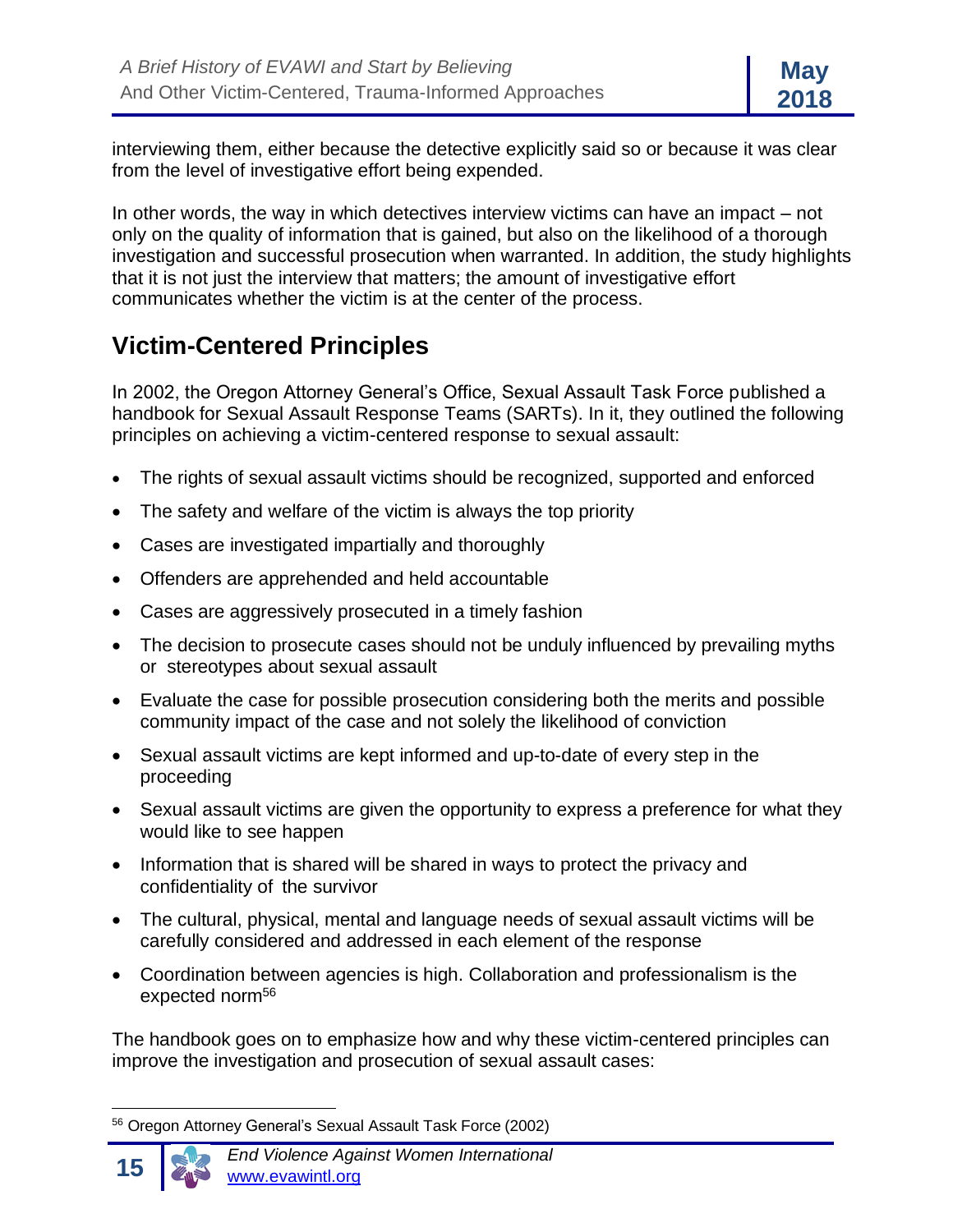*Not only does a disempowering and uncaring response add to the trauma of the victim, it also loses the cooperation of the very person the system is working to help. In many instances, victims have critical information that is lost as a result of alienation and lack of trust. Sometimes, even if a case is "won" by a conviction the trauma to the victim has been increased due to her experiences with members of the response. When we shift our viewpoint to a victim-centered response, system personnel seek ways to remove the barriers to the participation of the victim. In turn, this participation improves both the investigation and prosecution of the case and contributes to the victim's healing (p. 12).*

#### **"Trauma-Informed" Responses**

On the heels of the victim-centered approach to sexual assault investigation and prosecution, practitioners have also increasingly advocated for responses that are "trauma-informed." This movement is inspired by research in the field of neuroscience.

Neuroscientific research has been helpful in explaining behaviors victims frequently exhibit before, during, and after a sexual assault. Without this understanding, many of these behaviors "make no sense" to responding professionals, and they can cause them to doubt the victim's credibility and the legitimacy of their report. For example, if law enforcement professionals and others do not know anything about various traumatic responses to sexual assault, such as dissociation, tonic immobility, or collapsed immobility, they might wonder why a victim did not resist the assault – and question whether the sexual acts were consensual. Similarly, if they don't understand the functioning of the brain's hippocampus and the distinction between top-down versus bottom-up attention, they might question why the victim can't remember what seems like basic or crucial details about the assault. If they don't understand that the hippocampus often lapses into a fragmented or refractory mode after an initial super-encoding (or "flashbulb") mode, it won't make sense when a victim is able to recall a great deal about the initial moments of the sexual assault, but very little about "what happened next."<sup>57</sup> This can be illustrated with a few case examples.

Consider Julie M., a university student whose sexual assault was included in a report published by Human Rights Watch. She was "forced to perform oral sex by a stranger," and then "went to the hospital the next day and reported to the police." However, when police asked her to describe the assailant, she was unable to describe him in any detail. Julie M. felt like the police did not believe her, in part because she could not provide a specific description. Her case was subsequently closed.<sup>58</sup>

Or the case of Jane Doe, also described in the Human Rights Watch report, who was sexually assaulted by a stranger after going out with friends. When she could not

<sup>57</sup> This paragraph is adapted from EVAWI's Training Bulletin, entitled *[Understanding the Neurobiology of](http://www.evawintl.org/Library/DocumentLibraryHandler.ashx?id=842)  [Trauma and Implications for Interviewing Victims](http://www.evawintl.org/Library/DocumentLibraryHandler.ashx?id=842)* (November 2016). <sup>58</sup> Human Rights Watch, 2013, p. 132

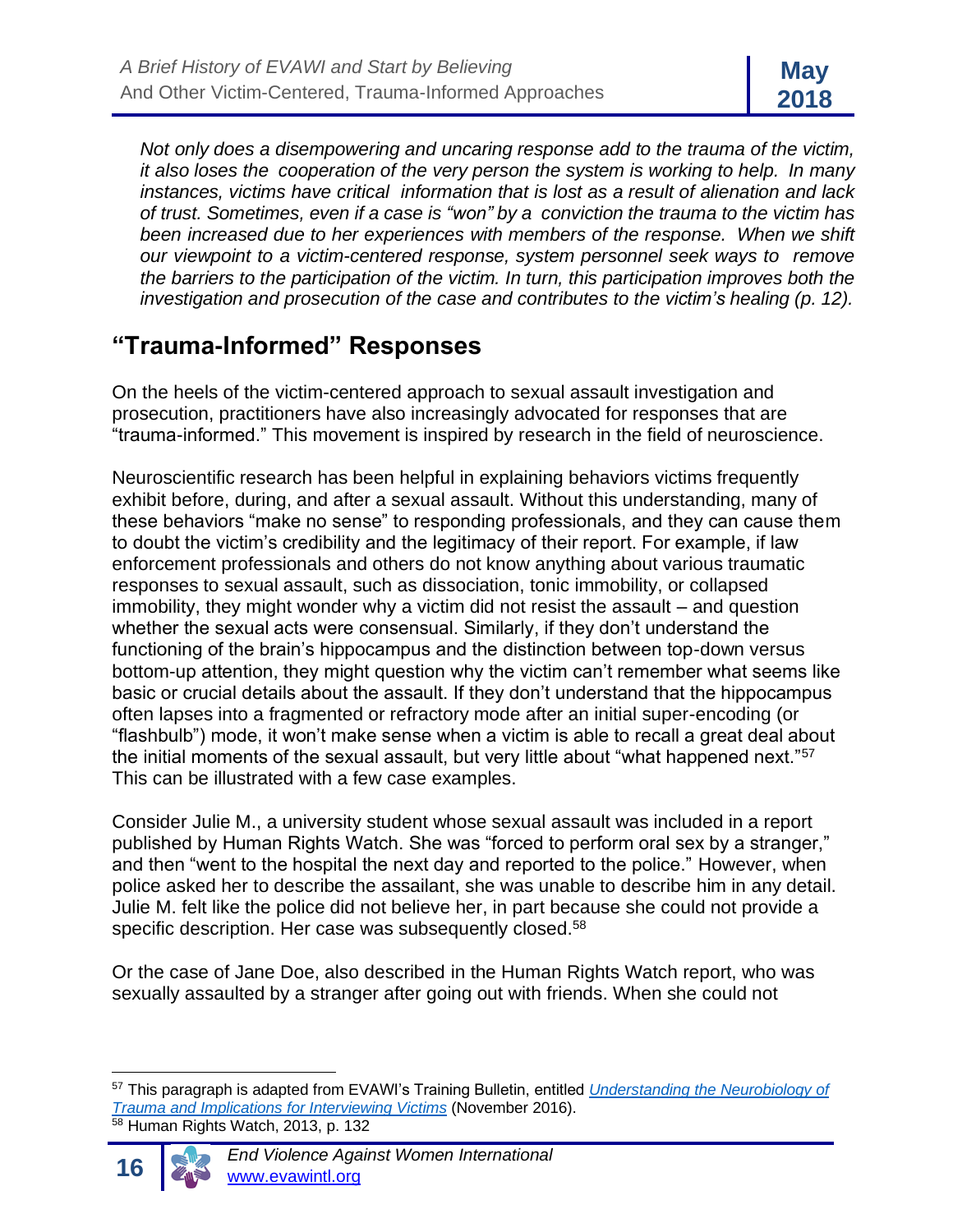remember the name of the bar, the police reportedly questioned whether the report was legitimate. "How can you not remember? How can we believe you?"<sup>59</sup>

Then there is the victim who described how her report was handled by the detective assigned to her case. When she remembered a detail the day after originally reporting her sexual assault, she called the detective to share the information. However, this raised such suspicion with the detective, the victim hesitated to offer any more information that came to mind. The detective expressed this doubt rather explicitly: "Well, you didn't say anything about this yesterday, and you're bringing this up now?"<sup>60</sup>

#### **Training for Law Enforcement**

As policymakers and the public have focused their attention on the low rates of reporting, investigation, prosecution, and conviction for sexual assault, it has become increasingly clear that a critical step in creating change is to improve the way victims are interviewed. Better interviews result in more thorough investigations that can effectively exclude suspects where appropriate, gather evidence to establish probable cause, and support referrals for prosecution with a better chance to hold more offenders accountable. Training in neurobiology has been helpful in supporting this effort.

To illustrate, the International Association of Chiefs of Police (IACP) provides training for law enforcement on **Trauma Informed Sexual Assault Investigation**. This training is designed to apply the "lens of trauma" to law enforcement response and investigation to strengthen the response to survivors while simultaneously holding offenders more accountable. Specifically, objectives of the program are to:

- Describe how specific experiences impact victim trauma, memory, reactions and behavior and how officer interpretation of this behavior impacts sexual assault investigations.
- Explain how key decisions made by law enforcement impact the progression of a sexual assault investigation.
- Understand that victim disclosure often occurs in pieces over time and identify strategies for working with victims to facilitate trust and communication.
- Employ strategies that postpone judgment regarding the validity of a case until a thorough investigation is completed.
- Identify investigative methods and techniques that focus on offender behavior.
- Conduct victim interviews and document sexual assault cases utilizing physical, psychological and sensory evidence to effectively build a strong case.
- Recognize potential sources of officer bias and ways to mitigate its impact on reports.

<sup>&</sup>lt;sup>60</sup> Personal communication between Joanne Archambault and Jane Doe



<sup>59</sup> Human Rights Watch, 2013, p. 132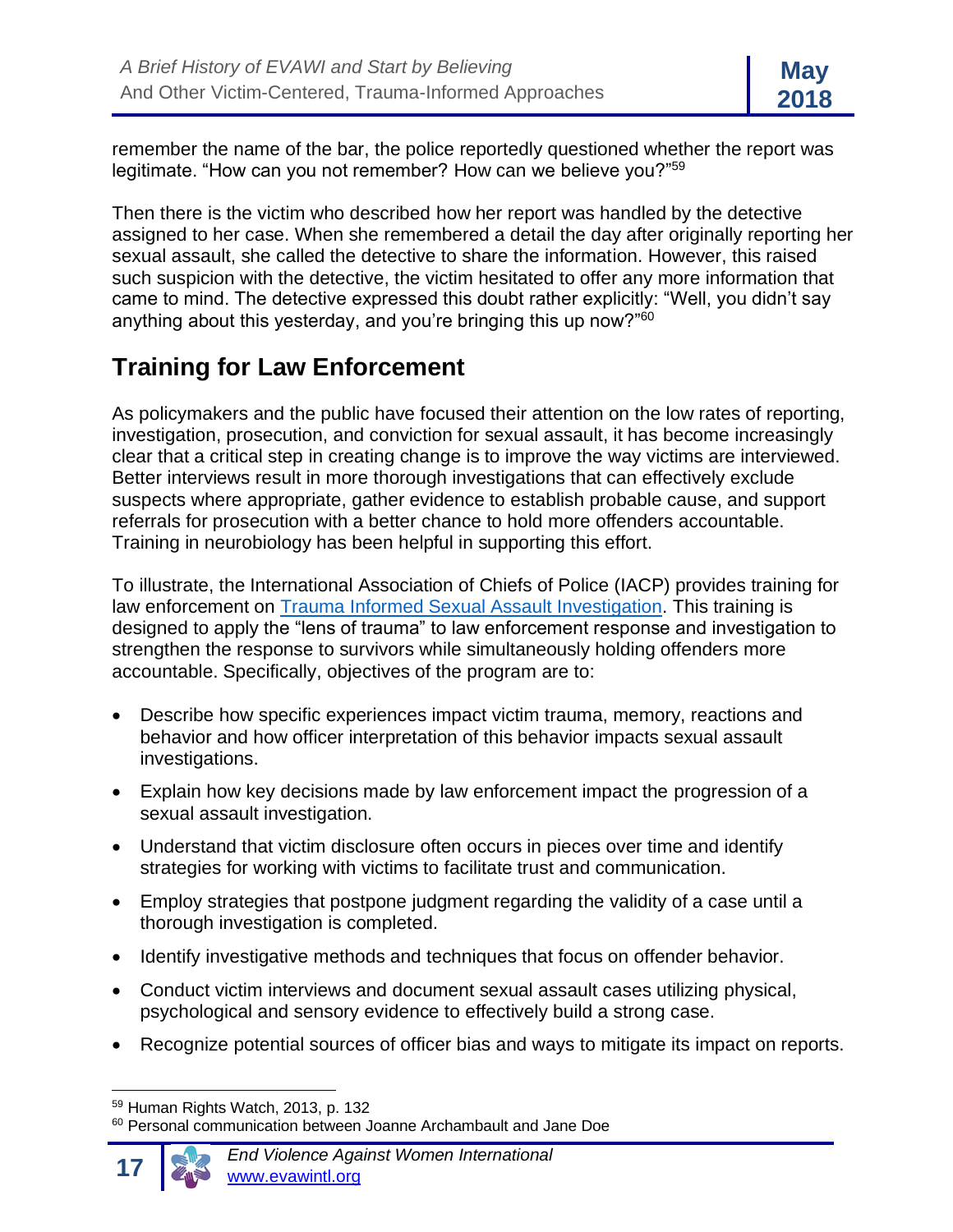• Make case coding and clearing decisions based on analysis of evidence identified through a thorough investigation.

Ultimately, better interviews are essential to improve law enforcement investigations and criminal prosecutions, in sexual assaults as well as other cases involving traumatized victims and witnesses. Just as fingerprints and DNA transformed the way crimes are investigated, an understanding of neuroscience and the impact of trauma can transform the way sexual assault victims are interviewed and cases are investigated. The goal is to become truly trauma informed in our practices.<sup>61</sup>

# **Creating Change**

At this point, victim-centered and trauma-informed principles have been incorporated in a wide variety of training programs and reform efforts. Some, like the IACP training on *Trauma Informed Sexual Assault Investigation* are explicitly labeled as such. Others apply the principles regardless of whether or not they carry such monikers. This includes revolutionary approaches to sexual assault victim interviews (e.g., the Forensic Experiential Trauma Interview), game-changing provisions in the Violence Against Women Act that provide sexual assault victims with the right to a medical forensic examination without reporting to law enforcement (often referred to as the "forensic compliance" provisions), and the national movement to expand options for sexual assault victims to provide information to law enforcement (e.g., the You Have Options Program, anonymous reporting, non-investigative reporting, third party reporting).

Start by Believing can be included on this list.

Fortunately, there is reason to believe that these training programs and reforms can be effective. Empirical evidence suggests that training can improve police attitudes and responses toward sexual assault victims.<sup>62</sup> In particular, the training on neuroscience seems to be particularly impactful. Time and time again, we hear law enforcement professionals describe how this information helped them to better understand victim responses and behaviors, and to view their interactions in a radically different way.

For example, in January 2018, EVAWI hosted a training in Phoenix, Arizona entitled, *Start by Believing: Train the Trainer.* (This training was hosted and supported with registration fees, not grant funds.) As part of the program, we provided training both on the neurobiology of sexual assault as well as the Start by Believing philosophy. A police detective who attended the program noted the following in his conference evaluation:

*After 27 years of law enforcement, I had my 'aha moment' with the SBB [Start by Believing] concept and Neurobiology of Trauma.*

<sup>61</sup> Again, this paragraph is adapted from EVAWI's Training Bulletin, entitled *[Understanding the](http://www.evawintl.org/Library/DocumentLibraryHandler.ashx?id=842)  [Neurobiology of Trauma and Implications for Interviewing Victims](http://www.evawintl.org/Library/DocumentLibraryHandler.ashx?id=842)* (November 2016).  $62$  Kinney et al., 2007; Lonsway et al., 2001

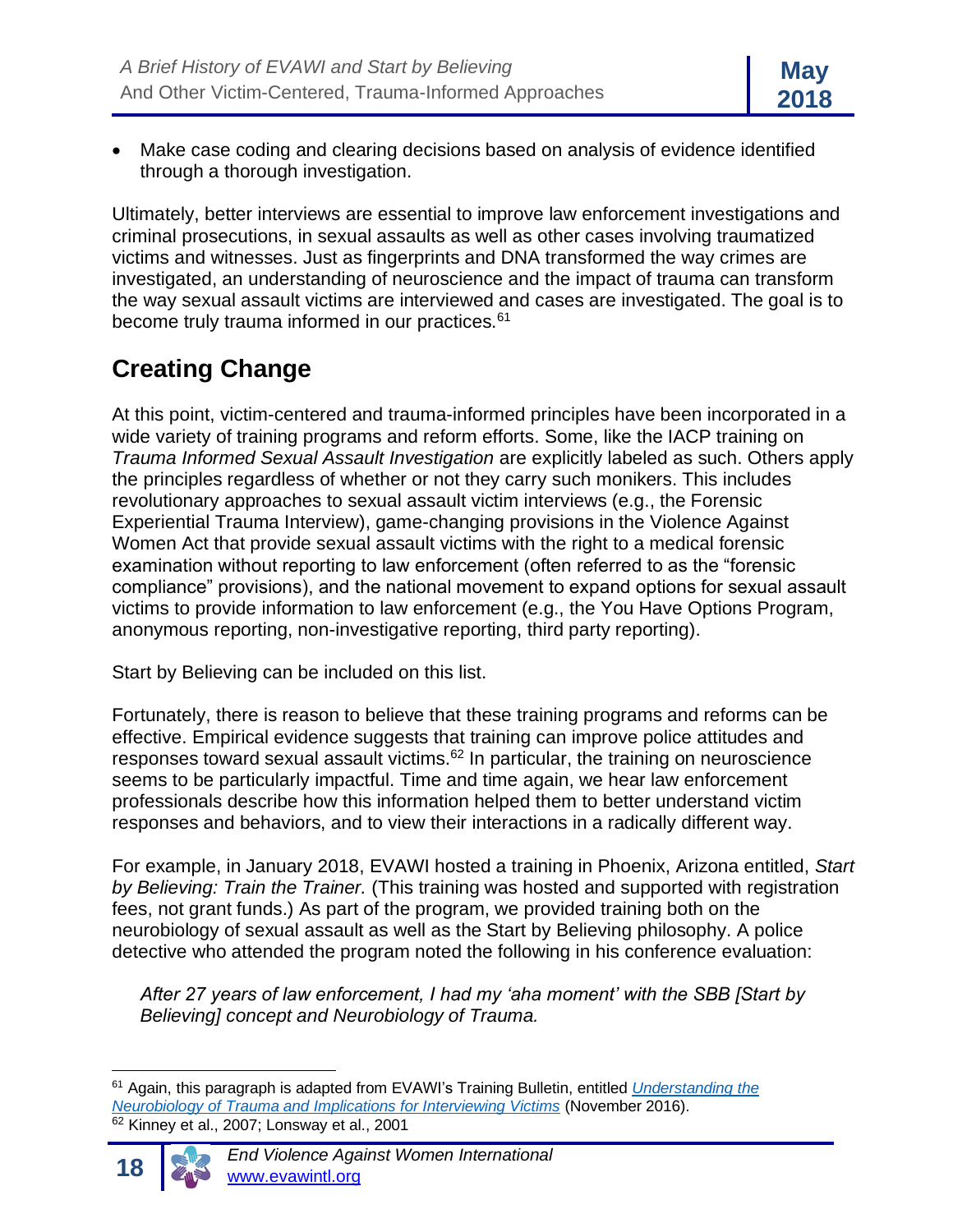Similarly, when EVAWI first published our Training Bulletin, *[Understanding the](http://www.evawintl.org/Library/DocumentLibraryHandler.ashx?id=842)  [Neurobiology of Trauma and Implications for Interviewing Victims](http://www.evawintl.org/Library/DocumentLibraryHandler.ashx?id=842)*, we received a great deal of positive feedback. However, most compelling were the comments from law enforcement describing an epiphany in their understanding. For example, a Police Academy Administrator at a State Peace Officers Standards and Training (POST) agency said:

*I spent about 10 years of my law enforcement career as a criminal investigator and I want to tell you that I wish your article was available then as I find it a most valuable tool containing knowledge that every law enforcement officer should be trained in.*

Since this Training Bulletin was first posted on our website in November 2016, it has been downloaded a total of 22,982 times. In fact, it is the second most-frequently downloaded document in our Resource Library. In 2018 alone, it was accessed a total of 12,504 times, an average of 34 times a day.

Clearly, professionals, agencies, and communities across the country are working to become more victim-centered and trauma-informed in their responses. Many have adopted Start by Believing as a part of this effort. Our goal is to support this work with training materials and programs that "flip the script," on the negative responses sexual assault victims have historically received. We strive to ease the way for victims to report the crime or seek help, without automatically being dismissed or doubted.

### **References**

Amnesty International (2007). *[Maze of Injustice: The Failure to Protect Indigenous](http://www.amnestyusa.org/our-work/issues/women-s-rights/violence-against-women/maze-of-injustice)  [Women from Sexual Violence in the USA.](http://www.amnestyusa.org/our-work/issues/women-s-rights/violence-against-women/maze-of-injustice)* New York, NY: Amnesty International.

Archambault, J. & Lonsway, K.A. (2007, last updated July 2017). *Interviewing the Victim: Techniques Based on the Realistic Dynamics of Sexual Assault*. OnLine Training Institute, End Violence Against Women International.

Archambault, J., Lonsway, K.A. & Keenan, S. (2006, last updated, July 2017). *Effective Report Writing: Using the Language of Non-Consensual Sex.* OnLine Training Institute, End Violence Against Women International.

Archambault, J. & Lonsway, K.A., O'Donnell P. & Ware, L. (2018). *Laboratory Analysis of Biological Evidence and the Role of DNA in Sexual Assault Investigations Officers.* OnLine Training Institute, End Violence Against Women International.

Avalos, L. (2017). Policing rape complainants: When reporting rape becomes a crime. *Journal of Gender, Race and Justice, 20,* 459-508.

Bashford, M. (2012, April 4). How New York City tackled its DNA backlog. Presentation given at the *International Conference on Sexual Assault, Domestic Violence, and Stalking* hosted by End Violence Against Women International, San Diego, CA.

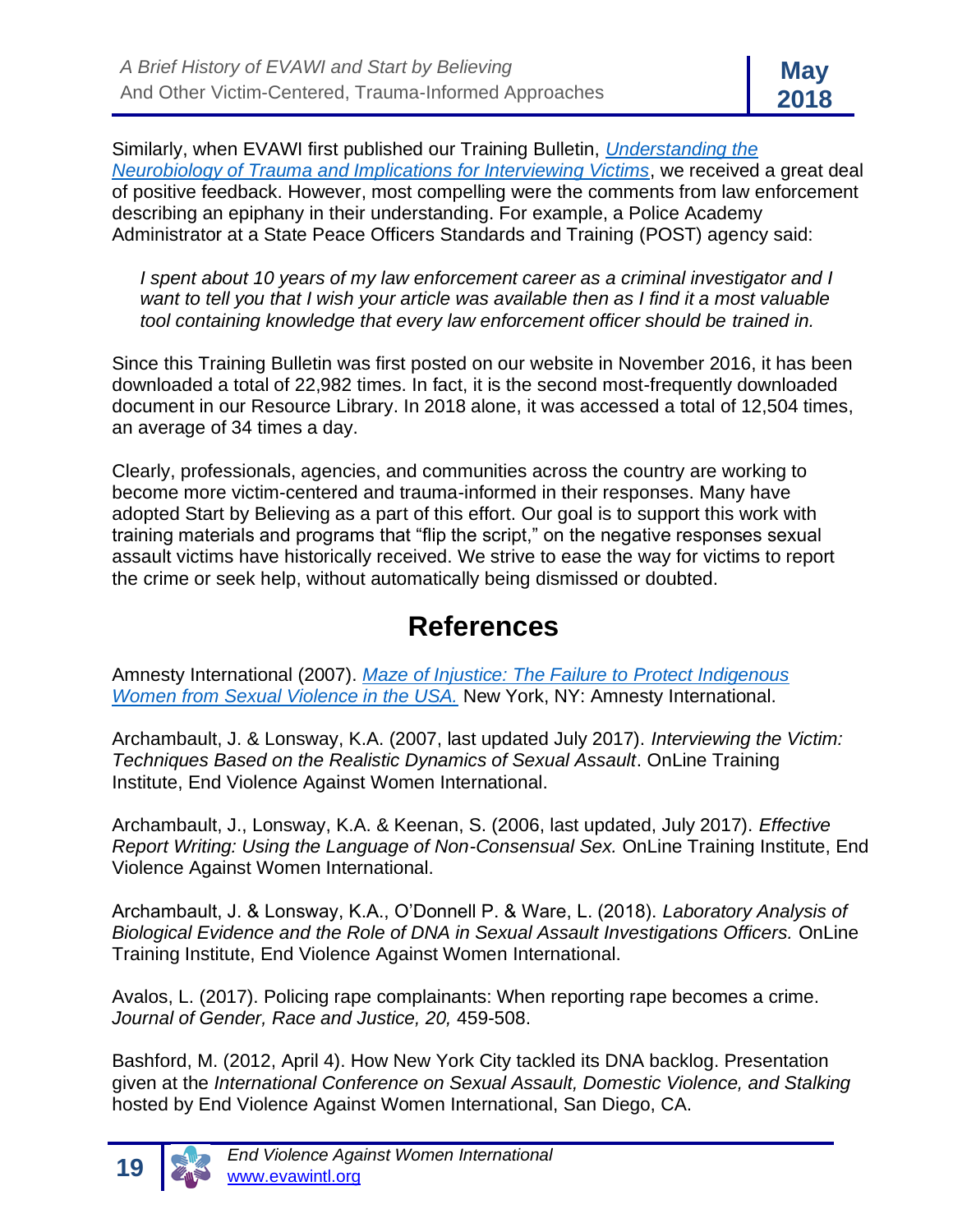Black, M.C., Basile, K.C., Breiding, M.J., Smith, S.G., Walters, M.L., Merrick, M.T., Chen, J. & Stevens, M.R. (2011). *[The National Intimate Partner and Sexual Violence Survey](http://www.cdc.gov/violenceprevention/pdf/nisvs_report2010-a.pdf)  [\(NISVS\): 2010 Summary Report.](http://www.cdc.gov/violenceprevention/pdf/nisvs_report2010-a.pdf)* Atlanta, GA: National Center for Injury Prevention and Control, Centers for Disease Control and Prevention.

Broders, B. (2017, July 18). [Lawsuit over untested rape kits in Memphis moves forward.](http://www.localmemphis.com/news/local-news/lawsuit-over-untested-rape-kits-in-memphis-moves-forward/768493647)  Localmemphis.com.

Campbell, R. (2008). The psychological impact of rape victims' experiences with the legal, medical and mental health systems. *American Psychologist, 63 (8),* 702-717.

Campbell, R., Ahrens, C.E., Sefl, T., Wasco, S.M. & Barnes, H.E. (2001). Social reactions to rape victims: Healing and hurtful effects on psychological and physical health outcomes. *Violence and Victims, 16,* 287-302.

Campbell, R., Bybee, D., Ford, J.K. & Patterson, D. (2009). *Systems Change Analysis of SANE Programs: Identifying the Mediating Mechanisms of Criminal Justice System Impact.* Washington, DC, National Institute of Justice, Office of Justice Programs, U.S. Department of Justice (NCJ 226498).

Campbell, R., Fehler-Cabral, G., Pierce, S.J., Sharma, D.B., Bybee, D., Shaw, J., Horsford, S. & Feeney, H. (2015). *The Detroit Sexual Assault Kit (SAK) Action Research Project (ARP), Final Report.* Washington, DC: National Institute of Justice, Office of Justice Programs, U.S. Department of Justice (NCJ 248680).

Campbell, R., Greeson, M.R., Bybee, D.I., Kennedy, A. & Patterson, D. (2011). *Adolescent Sexual Assault Victims' Experiences with SANE-SARTs and the Criminal Justice System.* Washington, DC: National Institute of Justice, Office of Justice Programs, U.S. Department of Justice (NCJ 23446).

Campbell, R., Sefl, T., Barnes, H.E., Ahrens, C.E., Wasco, S.M. & Zaragoza-Diesfeld, Y. (1999). Community services for rape survivors: Enhancing psychological well-being or increasing trauma? *Journal of Consulting and Clinical Psychology, 67 (6),* 847-858.

Dissell, R. (2009, November 16). [Cleveland woman says she fought, fled Anthony Sowell](http://blog.cleveland.com/metro/2009/11/cleveland_woman_says_police_fa.html)  [in 2008 attack but authorities didn't believe her.](http://blog.cleveland.com/metro/2009/11/cleveland_woman_says_police_fa.html) *The Plain Dealer*.

Dissell, R. (2016, November 16). [State crime lab finished testing nearly 5,000 older](http://www.cleveland.com/rape-kits/index.ssf/2016/11/state_crime_lab_finished_testi.html#incart_river_index)  [Cuyahoga County](http://www.cleveland.com/rape-kits/index.ssf/2016/11/state_crime_lab_finished_testi.html#incart_river_index) rape kits. *The Plain Dealer.*

Feldman-Summers, S. & Norris, J. (1984). Differences between rape victims who report and those who do not report to a public agency. *Journal of Applied Social Psychology, 14,* 562-573.

Filipas, H.H. & Ullman, S.E. (2001). Social reactions to sexual assault victims from various support sources. *Violence and Victims, 16,* 673-692.

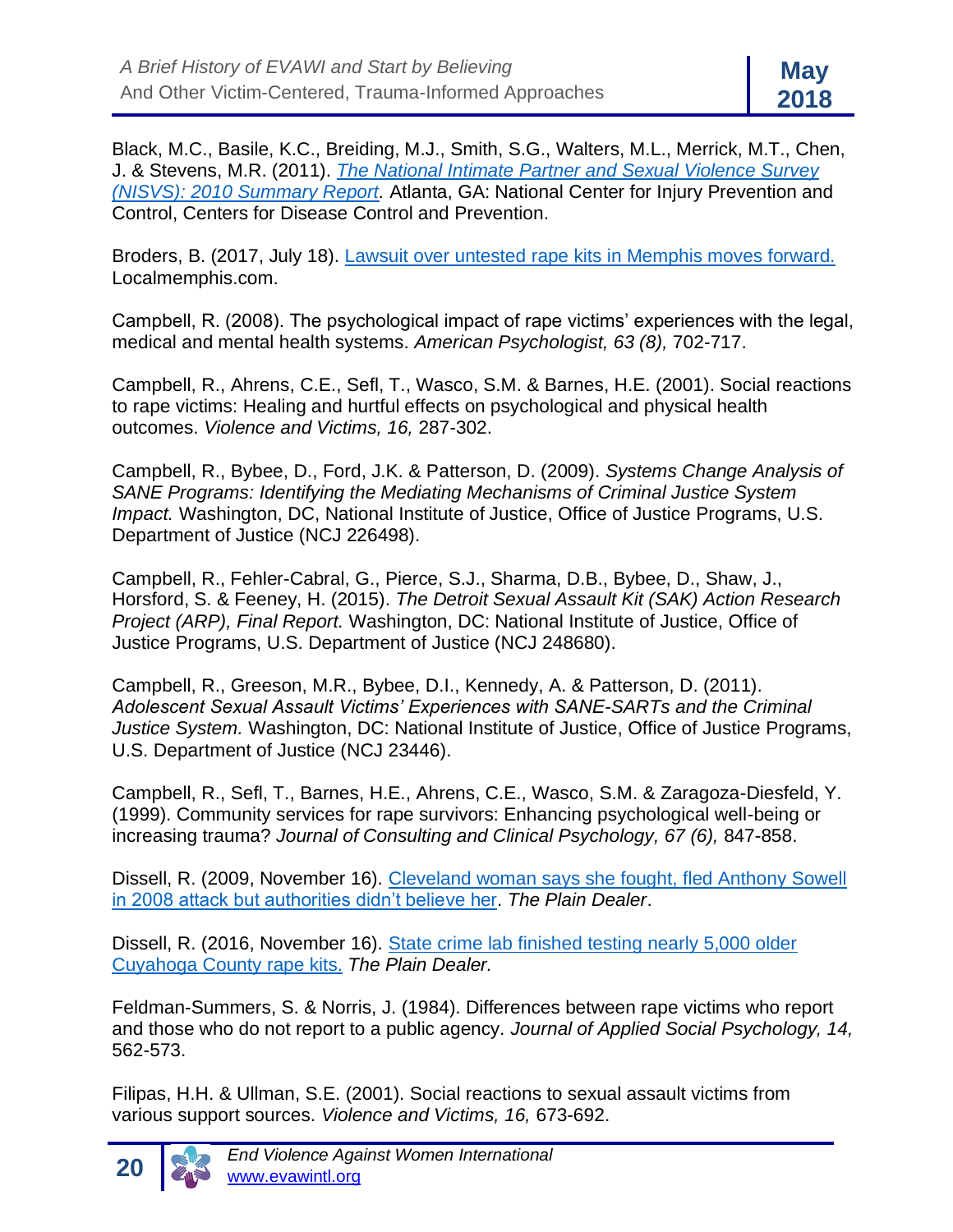

Findley, K.A. & Scott, M.S. (2006). The multiple dimensions of tunnel vision in criminal cases. *Wisconsin Law Review, 2,* 291-397.

Fisher, B.S., Cullen, F.T. & Turner, M.G. (2000). *The Sexual Victimization of College Women*. Washington, DC: National Institute of Justice, Office of Justice Programs, U.S. Department of Justice (NCJ 182369).

Frazier, P., Candell, S., Arikian, N. & Tofteland, A. (1994). Rape survivors and the legal system. In M. Costanzo and S. Oskamp (Eds.), *Violence and the Law (Chapter 6, pp. 135-158).* Newbury Park, CA: Sage.

Garcia, S. & Henderson, M. (2010). Options for reporting sexual violence. FBI Law Enforcement Bulletin, 79 (5), 1-5.

Huhtanen, H. (2017). *Gender Bias in Sexual Assault Response and Investigation.*  Training Bulletin, End Violence Against Women International.

Human Rights Watch (2009). *[Testing Justice: The Rape Kit Backlog in Los Angeles City](http://www.hrw.org/en/node/81825/section/2)  [and County](http://www.hrw.org/en/node/81825/section/2)*. New York, NY: Human Rights Watch.

Human Rights Watch (2010). *["I Used to Think the Law Would Protect Me:" Illinois' Failure](https://www.hrw.org/news/2010/07/07/us-most-rape-kits-never-tested-illinois)  [to Test Rape Kits.](https://www.hrw.org/news/2010/07/07/us-most-rape-kits-never-tested-illinois)* New York, NY: Human Rights Watch.

Human Rights Watch (2013). *[Capitol Offense: Police Mishandling of Sexual Assault](https://www.hrw.org/report/2013/01/24/capitol-offense/police-mishandling-sexual-assault-cases-district-columbia)  [Cases in the District of Columbia](https://www.hrw.org/report/2013/01/24/capitol-offense/police-mishandling-sexual-assault-cases-district-columbia)*. New York, NY: Human Rights Watch.

Jayne, B.C. & Buckley, J.P. (2014). *The Investigator Anthology: A Compilation of Articles and Essays about the Reid Technique of Interviewing and Interrogation (2nd Edition).* Chicago, IL: John Reid & Associations.

Kilpatrick, D.G. & Acierno, R. (2003). Mental health needs of crime victims: Epidemiology and outcomes. *Journal of Traumatic Stress, 16,* 119–132.

Kilpatrick, D.G., Edmunds, C.N. & Seymour, A.E. (1992). *Rape in America: A Report to the Nation.* Arlington, VA: National Crime Victims Center.

Kilpatrick, D.G., Resnick, H.S., Ruggiero, K.J., Conoscenti, M.A. & McCauley, J. (2007). *Drug-Facilitated, Incapacitated, and Forcible Rape: A National Study.* Washington, DC: National Institute of Justice, Office of Justice Programs, U.S. Department of Justice (NCJ 213181).

Kinney, L.M., Bruns, E.J., Bradley, P., Dantzler, J. & Weist, M.D. (2007). Sexual assault training of law enforcement officers: Results of a statewide survey. *Women & Criminal Justice, 18 (3),* 81-100.

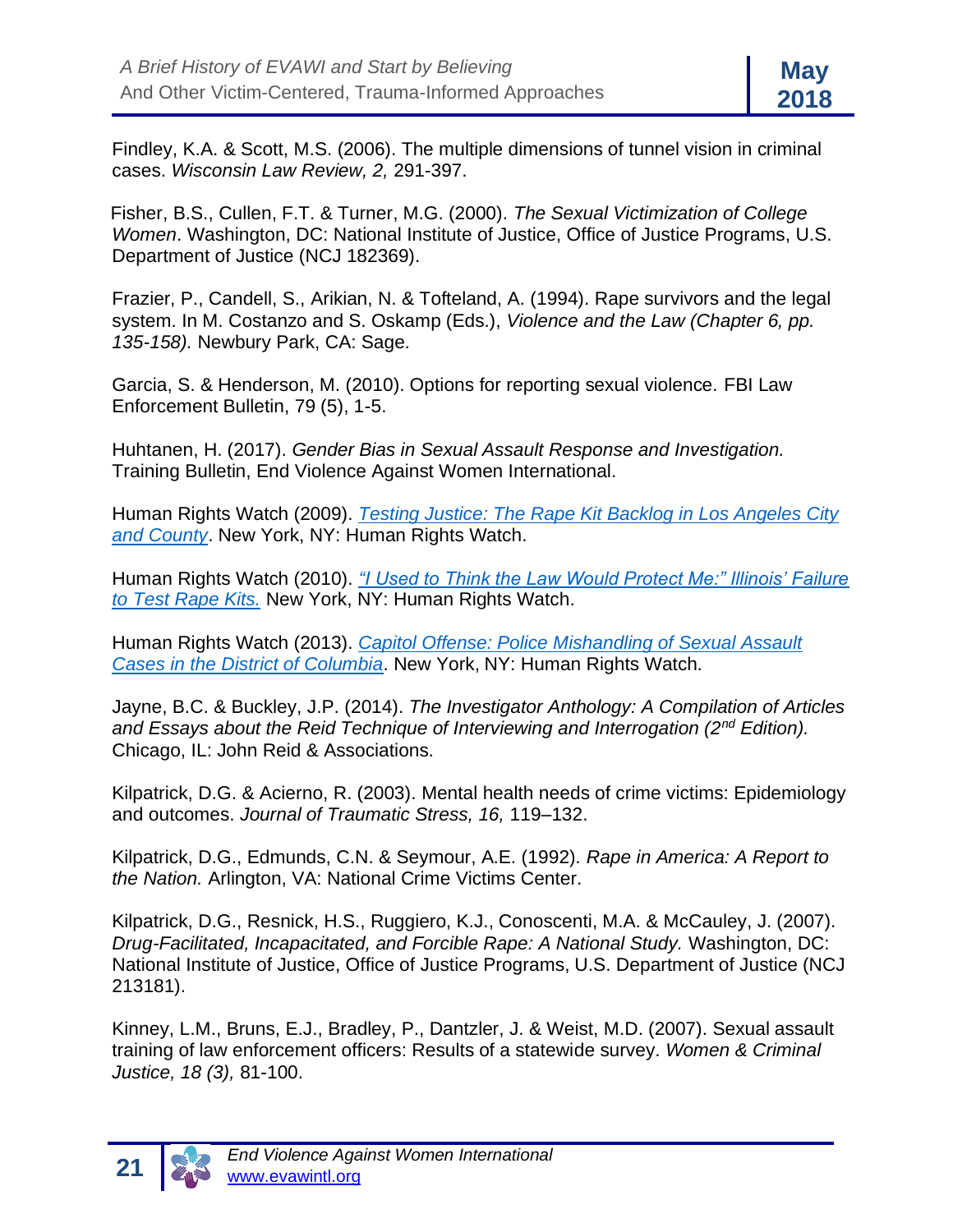Koss, M.P. & Achilles, M. (2008). *Restorative Justice Responses to Sexual Assault.* Harrisburg, PA: VAWnet, a project of the National Resource Center on Domestic Violence / Pennsylvania Coalition Against Domestic Violence.

Koss, M.P., Bailey, J.A., Yuan, N.P., Herrera, V.M. & Lichter, E.L. (2003). Depression and PTSD in survivors of male violence: Research and training initiatives to facilitate recovery. *Psychology of Women Quarterly, 27,* 130–142.

Krakauer, J. (2015). *Missoula: Rape and the Justice System in a College Town.* New York, NY: Doubleday.

Leuders, B. (2006). *Cry Rape: The True Story of One Woman's Harrowing Quest for Justice.* Madison, WI: University of Wisconsin Press.

Lisak, D. & Miller, P.M. (2002). Repeat rape and multiple offending among undetected rapists. *Violence and Victims, 17 (1),* 73-84.

Lonsway, K.A. & Archambault, J. (2012). The 'justice gap' for sexual assault cases: Future directions for research and reform. *Violence Against Women, 18 (2),* 145-168, 157.

Lonsway, K.A., Archambault, J. & Berkowitz, A. (2007, last updated July 2017). *False Reports: Moving Beyond the Issue to Successfully Investigate and Prosecute Non-Stranger Sexual Assault.* OnLine Training Institute, End Violence Against Women International.

Lonsway, K.A. & Archambault J. (2017). *Untested Evidence and the Investigation of Cold Sexual Assault Cases.* OnLine Training Institute, End Violence Against Women International.

Lonsway, K.A., Welch, S. & Fitzgerald, L.F. (2001). Police training in sexual assault response: Process, outcomes, and elements of change. *Criminal Justice & Behavior, 28,*  695-730*.*

Martin, D. (2002). Lessons about justice from the "laboratory" of wrongful convictions: Tunnel vision, the construction of guilt and informer evidence. *University of Missouri-Kansas City Law Review, 70,* 847-864.

McEwan, T. (2011). *The Role and Impact of Forensic Evidence in the Criminal Justice Process.* Washington, DC: National Institute of Justice, Office of Justice Programs, U.S. Department of Justice (NCJ 236474).

McWhorter, S.K., Stander, V.A., Merrill, L.L., Thomsen, C.J. & Milner, J.S. (2009). Reports of rape reperpetration by newly enlisted male Navy personnel. *Violence and Victims, 24 (2),* 204-218.

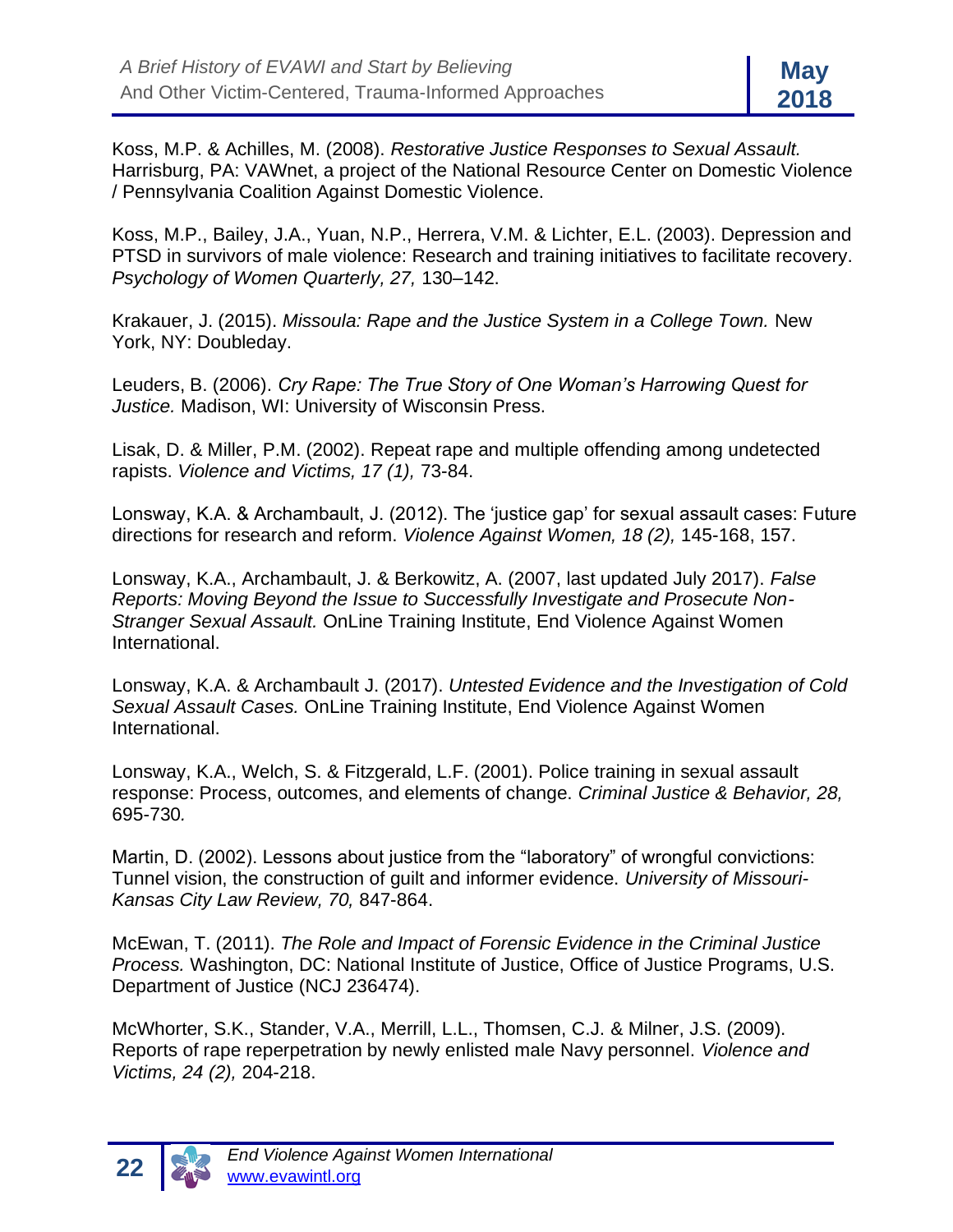Miller, T.C. & Armstrong, K. (2015, December 16). *[An Unbelievable Story of Rape.](https://www.propublica.org/article/false-rape-accusations-an-unbelievable-story)* Published by ProPublica and The Marshall Project.

National Sexual Violence Resource Center (2012). [Assisting Trafficking Victims:](https://www.nsvrc.org/sites/default/files/2012-10/publications_nsvrc_research-brief_human-trafficking.pdf)  [Research Brief.](https://www.nsvrc.org/sites/default/files/2012-10/publications_nsvrc_research-brief_human-trafficking.pdf)

O'Hara, C. (1970). *Fundamentals of Criminal Investigation.* Springfield, IL: Charles C. Thomas.

Oregon Attorney General's Sexual Assault Task Force (2002). *SART Handbook* (Version I, 2002).

Patrick, W. (2018). *Impression Management for Investigating Officers*. Training Bulletin, End Violence Against Women International.

Patterson, D. (2011). The impact of detectives' manner of questioning on rape victims' disclosure. *Violence Against Women, 17,* 1349-1373.

Patterson, D. & Campbell, R. (2010). Why rape survivors participate in the criminal justice system. *Journal of Community Psychology, 38,* 191-205.

Peterson, J., Sommers, I., Baskin, D. & Johnson, D. (2010). *The Role and Impact of Forensic Evidence in the Criminal Justice Process.* Washington, DC: National Institute of Justice, Office of Justice Programs, U.S. Department of Justice (NCJ 231977).

Police Executive Research Forum (2012). *[Improving the Police Response to Sexual](http://policeforum.org/library/critical-issues-in-policing-series/SexualAssaulttext_web.pdf)  [Assault.](http://policeforum.org/library/critical-issues-in-policing-series/SexualAssaulttext_web.pdf)* Washington, DC.

Senate Judiciary Committee (2011). *[Rape in the United States: The Chronic Failure to](http://www.judiciary.senate.gov/hearings/hearing.cfm?id=e655f9e2809e5476862f735da16234b9)  [Report and Investigate Rape Cases.](http://www.judiciary.senate.gov/hearings/hearing.cfm?id=e655f9e2809e5476862f735da16234b9)* Hearing before the Subcommittee on Crime and Drugs of the Committee on the Judiciary, 111<sup>th</sup> Congress, Serial No. J-111-107, 1-276.

Rennison, C.M. (2002). *Rape and Sexual Assault: Reporting to Police and Medical Attention, 1992-2000.* Washington, DC: Bureau of Justice Statistics, U.S. Department of Justice (NCJ 194530).

Ritter, N. (2016). *[Down the Road: Testing Evidence in Sexual Assaults.](https://www.ncjrs.gov/pdffiles1/nij/249805.pdf)* Washington, DC: National Institute of Justice, Office of Justice Programs, U.S. Department of Justice (NCJ 249805).

Ruch, L.O., Davidson-Coronado, J., Coyne, B. J. & Perrone, P. A. (2000). *Reporting Sexual Assault to the Police in Hawaii.* Washington, DC: National Institute of Justice, Office of Justice Programs, U.S. Department of Justice (NCJ 188264).

Schwartz, M.D. (2010). *[National Institute of Justice Visiting Fellowship: Police](https://www.ncjrs.gov/pdffiles1/nij/grants/232667.pdf)  Investigation of Rape – [Roadblocks and Solutions.](https://www.ncjrs.gov/pdffiles1/nij/grants/232667.pdf)* Washington, DC: National Institute of Justice, Office of Justice Programs, U.S. Department of Justice (NCJ 232667).

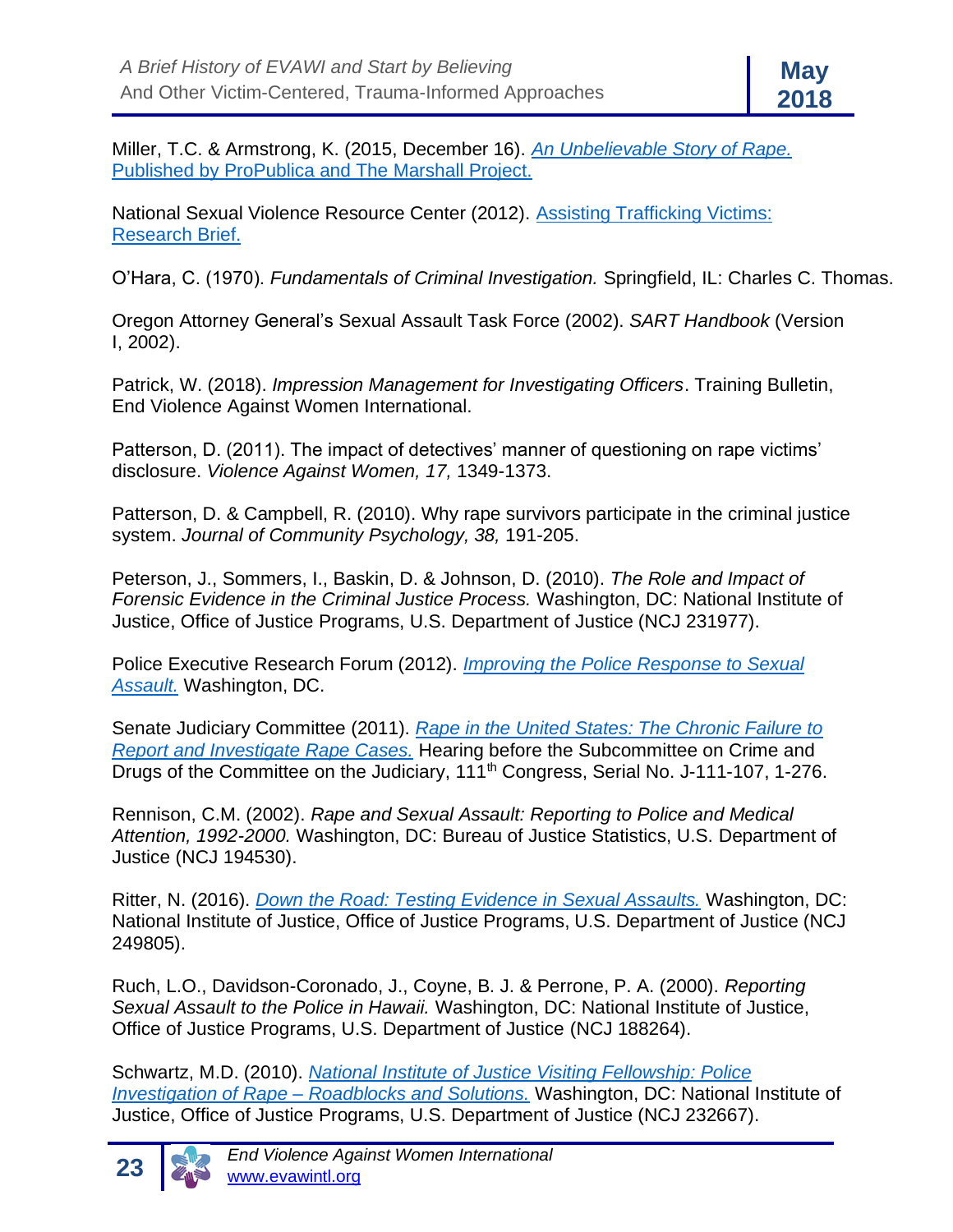Lancaster Online (2007, April 27). [Serial rapist gets jail and chilling lecture.](http://lancasteronline.com/news/serial-rapist-gets-jail-and-chilling-lecture/article_2d3e6134-ef2e-5701-892f-c87bfc20d04a.html?mode=story) (Updated September 11, 2013).

Spohn, C., Rodriguez, N. & Koss, M. (2008, November). *The "Victim Declined to Prosecute": Accounting for Lack of Cooperation in Sexual Assault Cases*. Paper presented at the annual meeting of the American Society of Criminology, St. Louis, MO.

Starzynski, L.L., Ullman, S.E., Filipas, H.H. & Townsend, S.M. (2005). Correlates of women's sexual assault disclosure to informal and formal support sources. *Violence and Victims, 20,* 415-431.

Tellis, K.M. & Spohn, C. (2008). The sexual stratification hypothesis revisited: Testing assumptions about simple versus aggravate rape. *Journal of Criminal Justice, 36*, 252-261.

Reilly, S. (2015, July 16). [Tens of thousands of rape kits go untested across USA:](http://www.usatoday.com/story/news/2015/07/16/untested-rape-kits-evidence-across-usa/29902199/)  [Exclusive nationwide count by USA Today reveals abandoned rape evidence."](http://www.usatoday.com/story/news/2015/07/16/untested-rape-kits-evidence-across-usa/29902199/) *USA Today*.

Tjaden, P. & Thoennes, N. (2000). *Full Report of the Prevalence, Incidence, and Consequences of Violence Against Women: Findings from the National Violence Against Women Survey.* Washington, DC: National Institute of Justice, Office of Justice Programs, U.S. Department of Justice and the Centers for Disease Control and Prevention (NCJ 183781).

Tjaden, P. & Thoennes, N. (2006). *Extent, Nature, and Consequences of Rape Victimization: Findings from the National Violence Against Women Survey.* Washington, DC: National Institute of Justice, Office of Justice Programs, U.S. Department of Justice and the Centers for Disease Control and Prevention (NCJ 210346).

Ullman, S.E. (1996). Do social reactions to sexual assault victims vary by support provider? *Violence and Victims, 11,* 143-157.

Ullman, S.E. (1999). Social support and recovery from sexual assault: A review. *Aggression and Violent Behavior, 4,* 343-358.

Ullman, S.E. & Filipas, H.H. (2001). Predictors of PTSD symptom severity and social reactions in sexual assault victims. *Journal of Traumatic Stress, 14,* 369-389.

U.S. Department of Justice (2015, December). *[Identifying and Preventing](https://www.justice.gov/opa/file/799366/download)  [Gender Bias in Law Enforcement Response to Sexual Assault and Domestic Violence.](https://www.justice.gov/opa/file/799366/download)*

U.S. Department of Justice, Civil Rights Division (2016, August). *[Investigation of the](https://www.justice.gov/crt/file/883296/download)  [Baltimore City Police Department.](https://www.justice.gov/crt/file/883296/download)*

Ware, L. (2017). *[Crime Scene Processing and Recovery of Physical Evidence from](http://www.evawintl.org/Library/DocumentLibraryHandler.ashx?id=931)  [Sexual Assault Scenes.](http://www.evawintl.org/Library/DocumentLibraryHandler.ashx?id=931)* OnLine Training Institute, End Violence Against Women International.